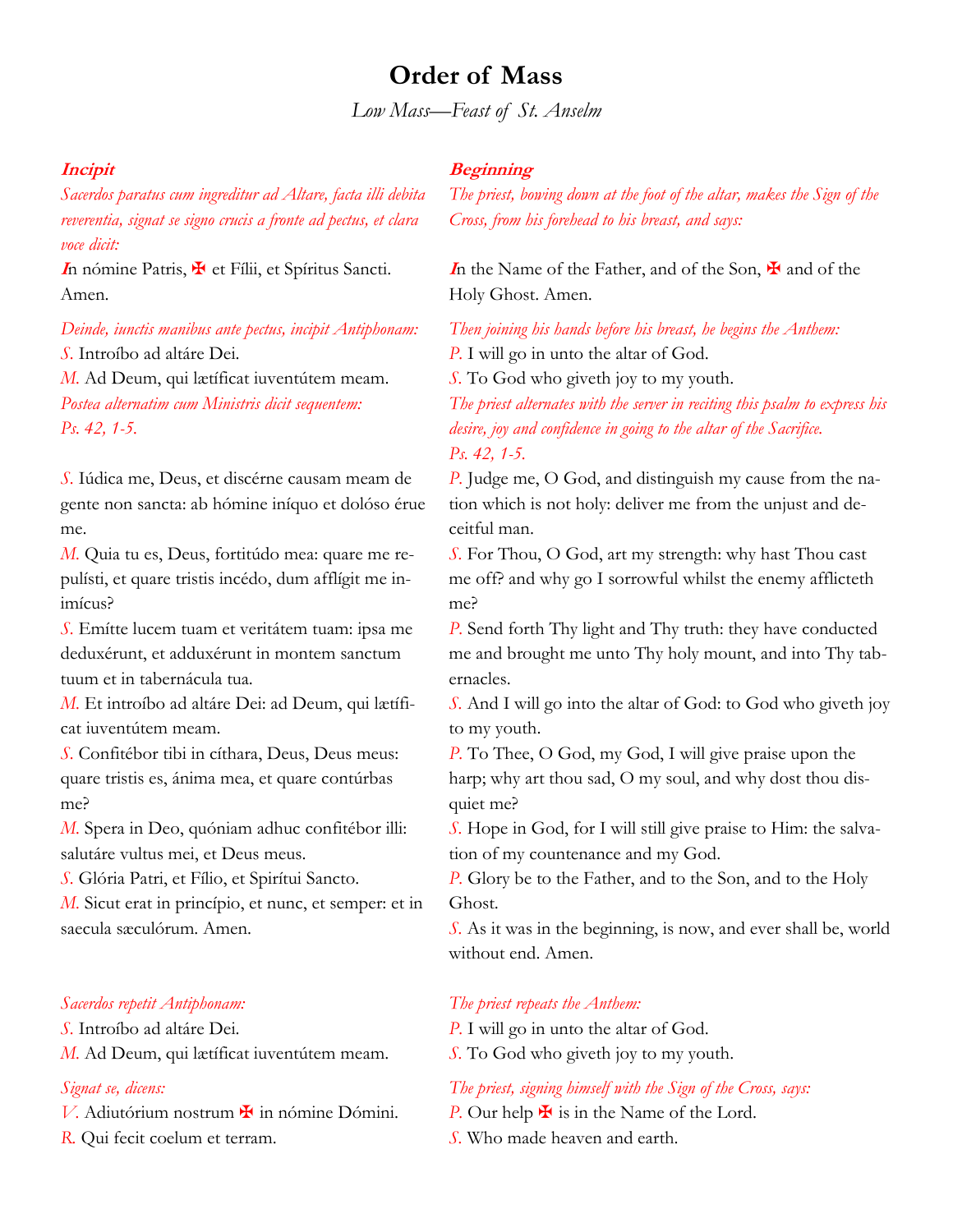*Deinde iunctis manibus profunde inclinatus facit Confessionem.*

**C**onfíteor Deo omnipoténti, beátæ Maríæ semper Vírgini, beáto Michaéli Archángelo, beáto Ioánni Baptístæ, sanctis Apóstolis Petro et Paulo, ómnibus Sanctis, et vobis, fratres: quia peccávi nimis cogitatióne, verbo et opere: Percutit sibi pectus ter, dicens: mea culpa, mea culpa, mea máxima culpa. Ideo precor beátam Maríam semper Vírginem, beátum Michaélem Archángelum, beátum Ioánnem Baptístam, sanctos Apóstolos Petrum et Paulum, omnes Sanctos, et vos, fratres, orare pro me ad Dóminum, Deum nostrum.

*M.* Misereátur tui omnípotens Deus, et, dimíssis peccátis tuis, perdúcat te ad vitam ætérnam. *Sacerdos dicit:*

### *S.* Amen.

*et erigit se. Deinde Ministri repetunt Confessionem: et ubi a Sacerdote dicebatur vobis, fratres, et vos, fratres, a Ministris dicitur tibi, pater, et te, pater.*

*M.* Confíteor Deo omnipoténti, beátæ Maríæ semper Vírgini, beáto Michaéli Archángelo, beáto Ioánni Baptístæ, sanctis Apóstolis Petro et Paulo, ómnibus Sanctis, et tibi, pater: quia peccávi nimis cogitatióne, verbo et opere: mea culpa, mea culpa, mea máxima culpa. Ideo precor beátam Maríam semper Vírginem, beátum Michaélem Archángelum, beátum Ioánnem Baptístam, sanctos Apóstolos Petrum et Paulum, omnes Sanctos, et te, pater, orare pro me ad Dóminum, Deum nostrum.

## *Postea Sacerdos, iunctis manibus, facit absolutionem, dicens:*

*S.* Misereátur vestri omnípotens Deus, et, dimíssis peccátis vestris, perdúcat vos ad vitam ætérnam.

### *R.* Amen.

#### *Signat se signo crucis, dicens:*

*S.* Indulgéntiam, ✠ absolutionem et remissiónem peccatórum nostrórum tríbuat nobis omnípotens et miséricors Dóminus.

*Then, joining his hands, and humbly bowing down, he says the Confiteor:*

*P.* I confess to almighty God, to the blessed Mary ever Virgin, blessed Michael the Archangel, blessed John the Baptist, the holy Apostles Peter and Paul, to all the Saints, and to you, brothers, that I have sinned exceedingly in thought, word, and deed, Here he strikes his breast thrice. through my fault, through my fault, through my most grievous fault. Therefore I beseech the blessed Mary, ever Virgin, blessed Michael the Archangel, blessed John the Baptist, the holy Apostles Peter and Paul, all the Saints, and you, brothers, to pray to the Lord our God for me.

*S.* May almighty God be merciful to thee, and forgiving thy sins, bring thee to everlasting life.

*The priest answers:*

*P.* Amen.

#### *The server says the Confiteor.*

*S.* I confess to almighty God, to the blessed Mary ever Virgin, blessed Michael the Archangel, blessed John the Baptist, the holy Apostles Peter and Paul, to all the Saints, and to you, Father, that I have sinned exceedingly in thought, word, and deed, through my fault, through my fault, through my most grievous fault. Therefore I beseech the blessed Mary, ever Virgin, blessed Michael the Archangel, blessed John the Baptist, the holy Apostles Peter and Paul, all the Saints, and you, Father, to pray to the Lord our God for me.

#### *Then the priest, with his hands joined, says:*

*P.* May almighty God be merciful to thee, and forgiving thy sins, bring thee to everlasting life. *S.* Amen.

### *Signing himself with the Sign of the Cross, the priest says:*

*P.* May the  $\overline{P}$  almighty and merciful Lord grant us pardon, absolution, and remission of our sins. *S.* Amen. *Bowing down, he proceeds:*

*R.* Amen.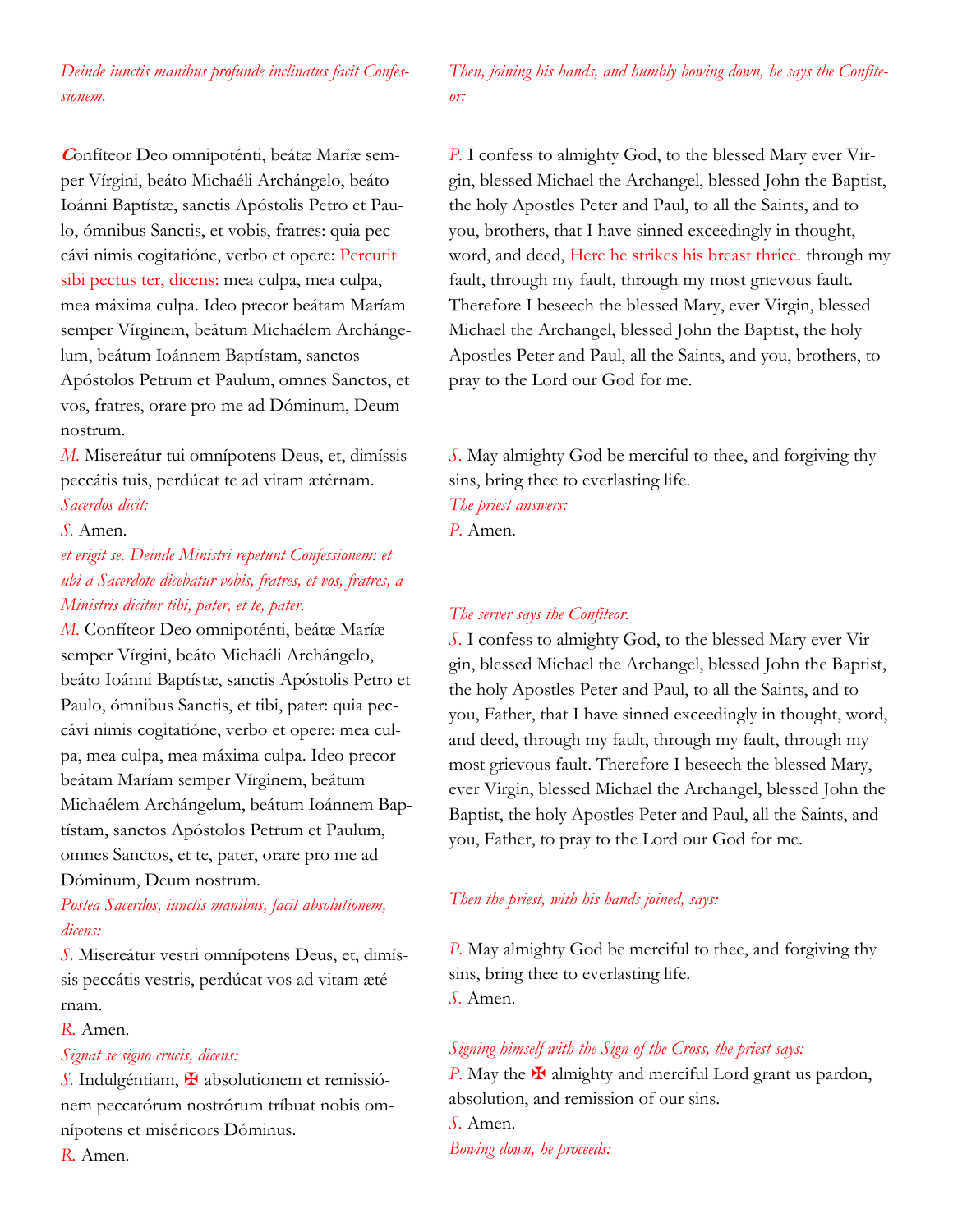#### *Et inclinatus prosequitur:*

- *V.* Deus, tu convérsus vivificábis nos.
- *R.* Et plebs tua lætábitur in te.
- *V.* Osténde nobis, Dómine, misericórdiam tuam.
- *R.* Et salutáre tuum da nobis.
- *V.* Dómine, exáudi oratiónem meam.
- *R.* Et clamor meus ad te véniat.
- *V.* Dóminus vobíscum.
- *R.* Et cum spíritu tuo.

*Et extendens ac iungens manus, clara voce dicit:* **<sup>O</sup>**rémus, ei ascendens ad Altare, dicit secreto:

**<sup>A</sup>**ufer a nobis, quaesumus, Dómine, iniquitátes nostras: ut ad Sancta sanctórum puris mereámur méntibus introíre. Per Christum, Dóminum nostrum. Amen.

#### *Deinde, manibus iunctis super Altare, inclinatus dicit:*

**<sup>O</sup>**rámus te, Dómine, per mérita Sanctórum tuórum, Osculatur Altare in medio quorum relíquiæ hic sunt, et ómnium Sanctórum: ut indulgére dignéris ómnia peccáta mea. Amen.

## **Introitus (PROPER)**

### *Eccli 15:5*

**<sup>I</sup>**n médio Ecclésiæ apéruit os eius: et implévit eum Dóminus spíritu sapiéntiæ et intelléctus: stolam glóriæ índuit eum. Allelúia, allelúia.

## *Ps 91:2*

Bonum est confitéri Dómino: et psállere nómini tuo, Altíssime.

*V.* Glória Patri, et Fílio, et Spirítui Sancto.

*R.* Sicut erat in princípio, et nunc, et semper, et in sæcula sæculórum. Amen.

**<sup>I</sup>**n médio Ecclésiæ apéruit os eius: et implévit eum Dóminus spíritu sapiéntiæ et intelléctus: stolam glóriæ índuit eum. Allelúia, allelúia.

### **Kyrie**

*Qua finita, iunctis manibus, accedit ad medium altaris et, alternatim cum Ministris, dicit:*

- *S.* Kýrie, eléison.
- *M.* Kýrie, eléison.
- *S.* Kýrie, eléison.
- *M.* Christe, eléison.
- *P.* O God, Thou wilt turn again and quicken us.
- *S.* And thy people shall rejoice in Thee.
- *P.* Show us, O Lord, Thy mercy.
- *S.* And grant us Thy salvation.
- *P.* O Lord, hear my prayer.
- *S.* And let my cry come before Thee.
- *P.* The Lord be with you.
- *S.* And with thy spirit.

*First extending, then joining his hands, the priest says audibly: "Let us pray". Then ascending to the altar, he says secretly:*

Let us pray.

Take away from us our iniquities, we beseech Thee, O Lord, that we may be worthy to enter with pure minds into the Holy of Holies, through Christ our Lord. Amen.

#### *His hands joined, and bowing down over the altar, the priest says:*

**<sup>W</sup>**e beseech Thee, O Lord, by the merits of Thy Saints, He kisses the sacred stone whose relics are here, and of all the Saints, that Thou wouldst vouchsafe to forgive me all my sins. Amen.

## **Introit (PROPER)**

#### *Sir 15:5*

**<sup>A</sup>**nd in the midst of the church she shall open his mouth, and shall fill him with the spirit of wisdom and understanding, and shall clothe him with a robe of glory. Allelúja, allelúja.

### *Ps 91:2*

**<sup>I</sup>**t is good to give praise to the Lord: and to sing to thy name, O most High.

*V.* Glory be to the Father, and to the Son, and to the Holy Ghost.

*R.* As it was in the beginning, is now, and ever shall be, world without end. Amen.

**<sup>A</sup>**nd in the midst of the church she shall open his mouth, and shall fill him with the spirit of wisdom and understanding, and shall clothe him with a robe of glory. Allelúja, allelúja.

- **Kyrie**
- *P.* Lord, have mercy.
- *S.* Lord, have mercy.
- *P.* Lord, have mercy.
- *S.* Christ, have mercy.
- *P.* Christ, have mercy.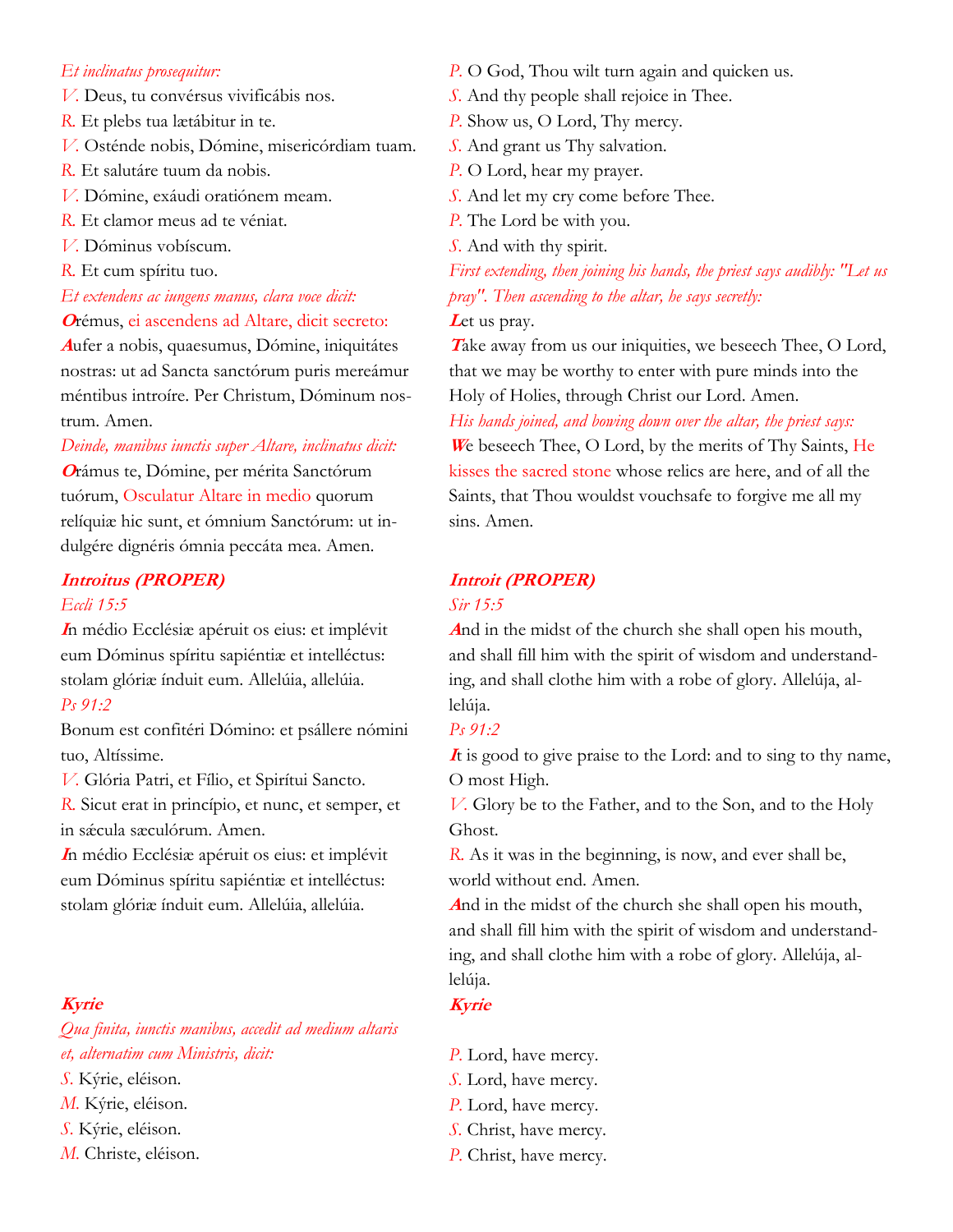*S.* Christe, eléison. *M.* Christe, eléison. *S.* Kýrie, eléison. *M.* Kýrie, eléison. *S.* Kýrie, eléison.

### **Gloria**

*Postea in medio Altaris extendens et iungens manus, caputque aliquantulum inclínans, dicit, si dicendum est, Glória in excélsis Deo, et prosequitur iunctis manibus. Cum dicit Adorámus te, Grátias agimus tibi, et Iesu Christe, et Suscipe deprecatiónem, inclinat caput; et in fine dicens: Cum Sancto Spíritu, signat se a fronte ad pectus.*

**<sup>G</sup>**lória in excélsis Deo. Et in terra pax homínibus bonæ voluntátis. Laudámus te. Benedícimus te. Adorámus te. Glorificámus te. Grátias ágimus tibi propter magnam glóriam tuam. Dómine Deus, Rex coeléstis, Deus Pater omnípotens. Dómine Fili unigénite, Iesu Christe. Dómine Deus, Agnus Dei, Fílius Patris. Qui tollis peccáta mundi, miserére nobis. Qui tollis peccáta mundi, súscipe deprecatiónem nostram. Qui sedes ad déxteram Patris, miserére nobis. Quóniam tu solus Sanctus. Tu solus Dóminus. Tu solus Altíssimus, Iesu Christe. Cum Sancto Spíritu **¥** in glória Dei Patris. Amen.

### **Oratio (PROPER)**

*Deinde osculatur Altare in medio, et versus ad populum dicit:*

*V.* Dóminus vobíscum.

*R.* Et cum spiritu tuo.

*Postea dicit: Orémus, et Orationes, unam aut plures, ut ordo Officii postulat. Sequitur Epistola, Graduale, Tractus, vel Allelúia cum Versu, aut Sequentia, prout Tempus aut qualitas Missæ postulat.*

**<sup>O</sup>**rémus.

Deus, qui pópulo tuo ætérnæ salútis beátum Ansélmum minístrum tribuísti: præsta quæsumus; ut, quem Doctórem vitæ habúimus in terris, intercessórem habére mereámur in cælis.

**<sup>P</sup>**er Dóminum nostrum Iesum Christum, Fílium tuum: qui tecum vivit et regnat in unitáte Spíritus Sancti Deus, per ómnia sæcula sæculórum.

*S.* Christ, have mercy. *P.* Lord, have mercy. *S.* Lord, have mercy. *P.* Lord, have mercy.

### **Gloria**

*Afterwards, standing at the middle of the altar, extending and then joining his hands,and bowing slightly, the priest says — except during Lent, Advent and in Masses for the Dead — the Gloria. When he says the words: We adore Thee, We give Thee thanks; Jesus Christ; and Receive our prayer, he bows, and at the end he signs himself with the Sign of the Cross from forehead to breast:*

**G**lory be to God on high, and on earth peace to men of good will. We praise Thee. We bless Thee. We adore Thee. We glorify Thee. We give Thee thanks for Thy great glory. O Lord God, heavenly King, God the Father almighty. O Lord Jesus Christ, the only begotten Son. O Lord God, Lamb of God, Son of the Father. Who takest away the sins of the world, have mercy on us. Who takest away the sins of the world, receive our prayer. Who sittest at the right hand of the Father, have mercy on us. For Thou only are holy. Thou only art the Lord. Thou only art most high, O Jesus Christ. Together with the Holy Ghost  $\mathbf{\mathbf{\mathsf{F}}}$  in the glory of God the Father. Amen.

#### **Collect (PROPER)**

*Then the priest kisses the altar, and turning to the people says:*

*V.* The Lord be with you. *R.* And with thy spirit.

*The Collects mean the collected prayers of all the faithful assisting at the Holy Sacrifice. Raising his voice, his hands, and his sentiments to God, the priest excites the faithful to unite their prayers with his.*

#### Let us pray.

O God, who didst give blessed Anselm to be thy people minister in eternal salvation grant we pray, that that we who have him for teacher of life here on earth, may also deserve now that he is in heaven, to have him for an advocate **<sup>T</sup>**hrough Jesus Christ, thy Son our Lord, Who liveth and reigneth with thee, in the unity of the Holy Ghost, ever one God, world without end.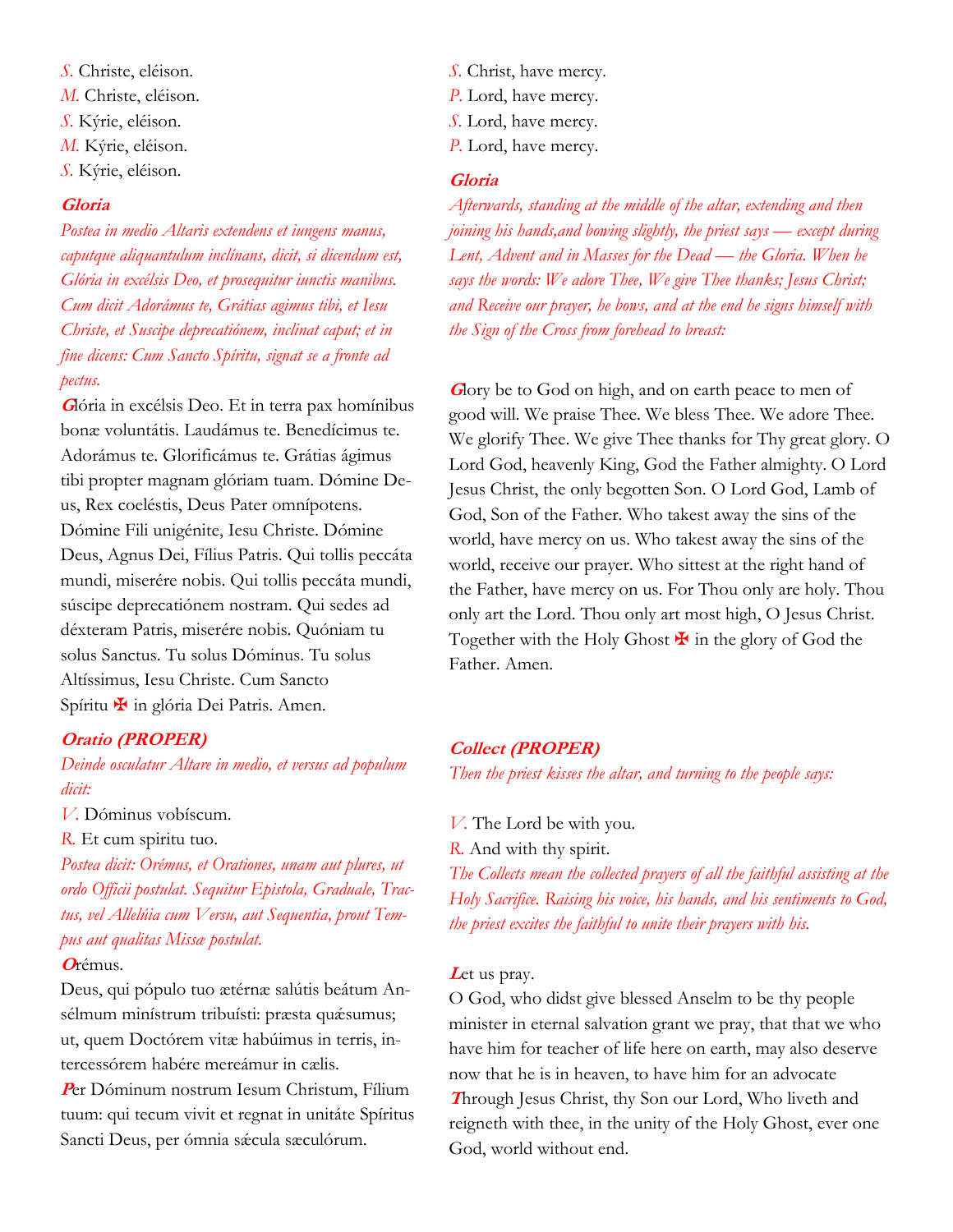#### *R.* Amen.

### **Lectio (PROPER)**

Léctio Epístolæ beáti Pauli Apóstoli ad Timotheum

## *2 Tim 4:1-8*

Caríssime: Testíficor coram Deo, et Iesu Christo, qui iudicatúrus est vivos et mórtuos, per advéntum ipsíus et regnum eius: prádica verbum, insta opportúne, importune: árgue, óbsecra, íncrepa in omni patiéntia, et doctrína. Erit enim tempus, cum sanam doctrínam non sustinébunt, sed ad sua desidéria, coacervábunt sibi magistros, pruriéntes áuribus, et a veritáte quidem audítum avértent, ad fábulas autem converténtur. Tu vero vígila, in ómnibus labóra, opus fac Evangelístæ, ministérium tuum ímpie. Sóbrius esto. Ego enim iam delíbor, et tempus resolutiónis meæ instat. Bonum certámen certávi, cursum consummávi, fidem servávi. In réliquo repósita est mihi coróna iustítiæ, quam reddet mihi Dóminus in illa die, iustus iudex: non solum autem mihi, sed et iis, qui díligunt advéntum eius. *R.* Deo grátias.

#### **Graduale (PROPER)**

Allelúia, allelúia *Eccli 45:9* Amávit eum Dóminus, et ornávit eum: stolam glóriæ índuit eum. *Osee 14:6* Iustus germinábit sicut lílium: et florébit in æté-

rnum ante Dóminum. Allelúia.

## *R.* Amen.

### **Lesson (PROPER)**

Lesson from the secons letter of St Paul the Apostle to Timotheus

## *2 Tim 4:1-8*

**Dearly beloved: I charge thee, before God and Jesus Christ,** who shall judge the living and the dead, by his coming, and his kingdom: Preach the word: be instant in season, out of season: reprove, entreat, rebuke in all patience and doctrine. For there shall be a time, when they will not endure sound doctrine; but, according to their own desires, they will heap to themselves teachers, having itching ears: And will indeed turn away their hearing from the truth, but will be turned unto fables. But be thou vigilant, labour in all things, do the work of an evangelist, fulfil thy ministry. Be sober. For I am even now ready to be sacrificed: and the time of my dissolution is at hand. I have fought a good fight, I have finished my course, I have kept the faith. As to the rest, there is laid up for me a crown of justice, which the Lord the just judge will render to me in that day: and not only to me, but to them also that love his coming.

*R.* Thanks be to God.

#### **Gradual (PROPER)**

Allelúja, allelúja

*Sir 45:9*

**<sup>A</sup>**nd he girded him about with a glorious girdle, and clothed him with a robe of glory.

## *Hos 14:6*

**I** will be as the dew, Israel shall spring as the lily, and his root shall shoot forth as that of Libanus. Allelúia.

#### **Evangelium (PROPER)**

*Si vero Sacerdos sine Diacono et Subdiacono celebrat, delato libro ad aliud cornu Altaris, inclinatus in medio, iunctis manibus dicit:*

**M**unda cor meum, ac labia mea, omnípotens Deus, qui labia Isaíæ Prophétæ cálculo mundásti igníto: ita me tua grata miseratióne dignáre mundáre, ut sanctum Evangélium tuum digne váleam nuntiáre. Per Christum, Dóminum nostrum. Amen.

## **Gospel (PROPER)**

*The Missal is transferred to the other side of the altar. At Low Masses, the priest, bowing down at the middle of the altar, with his hands joined, says:*

**<sup>C</sup>**leanse my heart and my lips, O almighty God, who didst cleanse the lips of the prophet Isaias with a burning coal, and vouchsafe, through Thy gracious mercy, so to purify me, that I may worthily announce Thy holy Gospel. Through Christ our Lord. Amen.

**G**ive me Thy blessing, O Lord. The Lord be in my heart and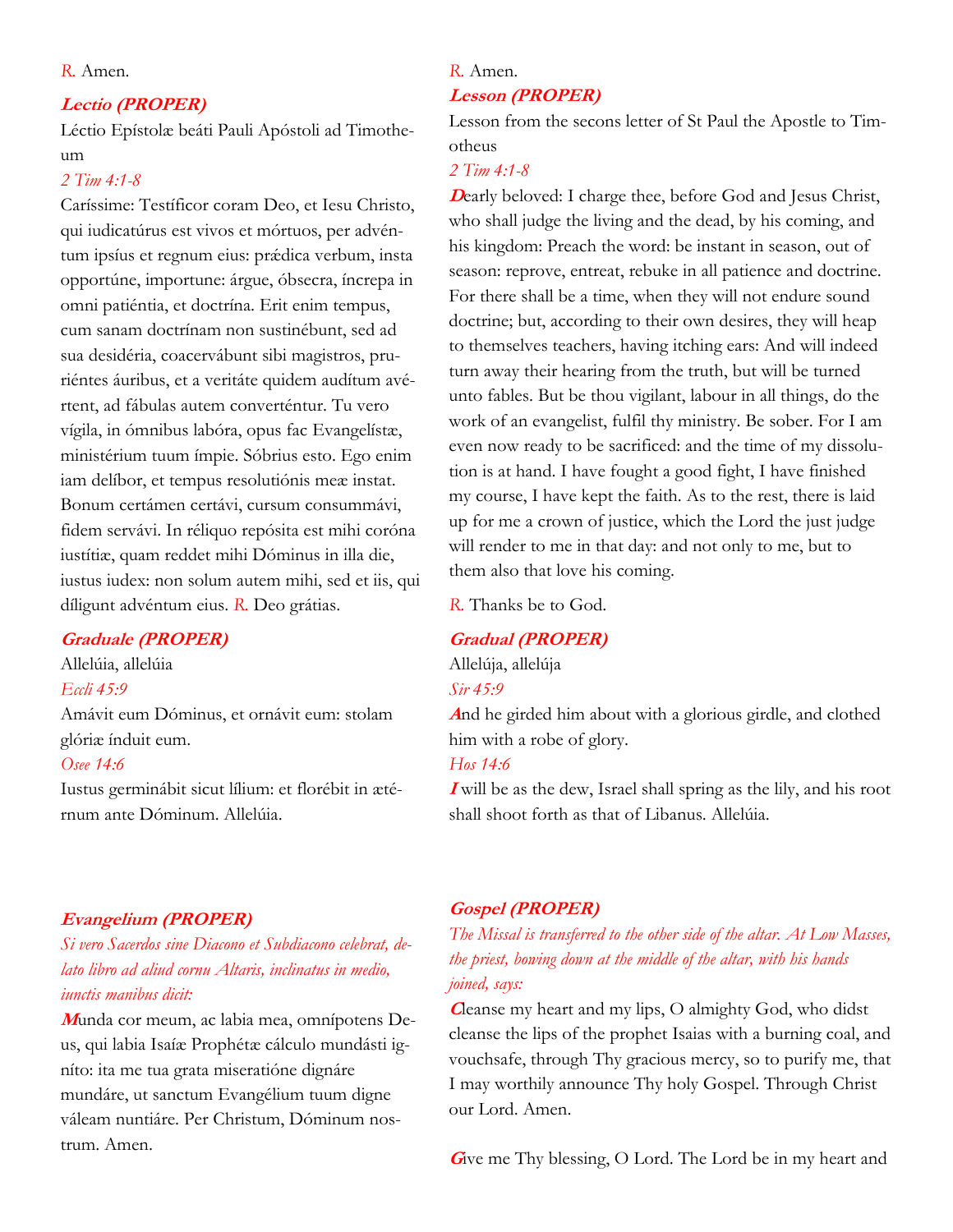**<sup>I</sup>**ube, Dómine, benedícere. Dóminus sit in corde meo et in lábiis meis: ut digne et competénter annúntiem Evangélium suum. Amen. *Deinde, conversus ad librum, iunctis manibus, dicit:*

*V.* Dóminus vobíscum.

*R.* Et cum spíritu tuo.

*Et pronuntians: Inítium, sive Sequéntia sancti Evangélii, signat librum, et se in fronte, ore et pectore, et legit Evangelium, ut dictum est. Quo finito, respondet Minister: Laus tibi, Christe, et Sacerdos osculatur Evangelium, dicens: per evangelica dicta, ut supra.*

**<sup>S</sup>**equéntia +︎ sancti Evangélii secúndum Matthǽum

*R.* Glória tibi, Dómine.

#### *Matt 5:13-19*

In illo témpore: Dixit Iesus discípulis suis: Vos estis sal terræ. Quod si sal evanúerit, in quo saliétur? Ad níhilum valet ultra, nisi ut mittátur foras, et conculcétur ab homínibus. Vos estis lux mundi. Non potest cívitas abscóndi supra montem pósita. Neque accéndunt lucérnam, et ponunt eam sub módio, sed super candelábrum, ut lúceat ómnibus qui in domo sunt. Sic lúceat lux vestra coram homínibus, ut vídeant ópera vestra bona, et gloríficent Patrem vestrum, qui in cœlis est. Nolíte putáre, quóniam veni sólvere legem aut prophétas: non veni sólvere, sed adimplére. Amen, quippe dico vobis, donec tránseat cœlum et terra, iota unum aut unus apex non præteríbit a lege, donec ómnia fiant. Qui ergo solvent unum de mandátis istis mínimis, et docúerit sic hómines, mínimus vocábitur in regno cœlórum: qui autem fécerit et docúerit, hic magnus vocábitur in regno cœlórum.

*R.* Laus tibi, Christe.

*S.* Per Evangélica dicta, deleántur nostra delícta.

#### **Credo**

*Deinde ad medium Altaris extendens, elevans et iungens manus, dicit, si dicendum est, Credo in unum Deum, et prosequitur iunctis manibus. Cum dicit Deum, caput Cruci inclinat: quod similiter facit, cum* 

on my lips, that I may worthily and in a becoming manner, proclaim His holy Gospel. Amen.

*P.* The Lord be with you. *S.* And with thy spirit.

**Continuation**  $+$  of the Holy Gospel according to Matthew *R.* Glory be to Thee, O Lord. *Matt 5:13-19*

**<sup>I</sup>**n that time Jesus said to His disciples: You are the salt of the earth. But if the salt lose its savour, wherewith shall it be salted? It is good for nothing any more but to be cast out, and to be trodden on by men. You are the light of the world. A city seated on a mountain cannot be hid. Neither do men light a candle and put it under a bushel, but upon a candlestick, that it may shine to all that are in the house. So let your light shine before men, that they may see your good works, and glorify your Father who is in heaven. Do not think that I am come to destroy the law, or the prophets. I am not come to destroy, but to fulfill. For amen I say unto you, till heaven and earth pass, one jot, or one tittle shall not pass of the law, till all be fulfilled. He therefore that shall break one of these least commandments, and shall so teach men, shall be called the least in the kingdom of heaven. But he that shall do and teach, he shall be called great in the kingdom of heaven. *R.* Praise be to Thee, O Christ.

*S.* By the words of the Gospel may our sins be blotted out.

#### **Creed**

*On Sundays and certain Feasts the priest recites the Creed, a summary of the Catholic Doctrine. This profession of faith was drawn up in the General Councils of Nicaea in 325 and Constantinople in 381 to condemn heretics who denied that Jesus Christ and the Holy Ghost were God.*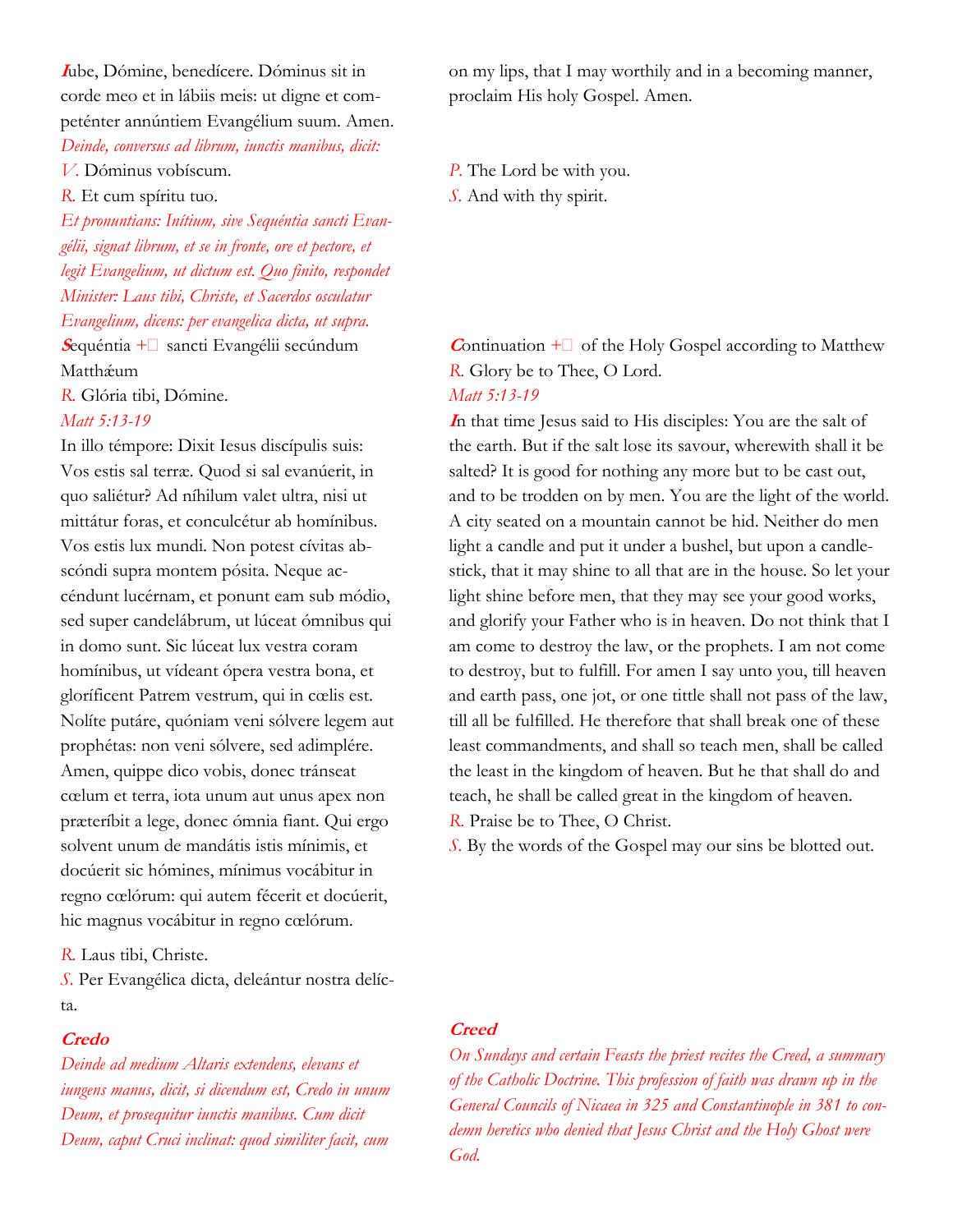*dicit Iesum Christum, et simul adorátur. Ad illa autem verba Et incarnátus est, genuflectit usque dum dicatur Et homo factus est. In fine ad Et vitam ventúri saeculi, signat se signo crucis a fronte ad pectus.*

**C**redo in unum Deum, Patrem omnipoténtem, factórem coeli et terræ, visibílium ómnium et invisibílium. Et in unum Dóminum Iesum Christum, Fílium Dei unigénitum. Et ex Patre natum ante ómnia saecula. Deum de Deo, lumen de lúmine, Deum verum de Deo vero. Génitum, non factum, consubstantiálem Patri: per quem ómnia facta sunt. Qui propter nos hómines et propter nostram salútem descéndit de coelis. Hic genuflectitur Et incarnátus est de Spíritu Sancto ex María Vírgine: Et homo factus est. Crucifíxus étiam pro nobis: sub Póntio Piláto passus, et sepúltus est. Et resurréxit tértia die, secúndum Scriptúras. Et ascéndit in coelum: sedet ad déxteram Patris. Et íterum ventúrus est cum glória iudicáre vivos et mórtuos: cuius regni non erit finis. Et in Spíritum Sanctum, Dóminum et vivificántem: qui ex Patre Filióque procédit. Qui cum Patre et Fílio simul adorátur et conglorificátur: qui locútus est per Prophétas. Et unam sanctam cathólicam et apostólicam Ecclésiam. Confíteor unum baptísma in remissiónem peccatórum. Et exspécto resurrectiónem mortuórum. Et vitam ventúri saeculi. Amen.

### **Offertorium (PROPER)**

#### *Deinde osculatur Altare, et versus ad populum, dicit:*

*V.* Dóminus vobíscum. *R.* Et cum spíritu tuo. *Postea dicit: Orémus, et Offertorium.*

#### **<sup>O</sup>**rémus

### *Ps 91:13*

Iustus ut palma florébit: sicut cedrus, quæ in Líbano est multiplicábitur. Allelúia, allelúia.

*Quo dicto, si est Missa sollemnis, Diaconus porrigit Celebranti Patenam cum Hostia: si privata, Sacerdos* 

**I** believe in one God, the Father almighty, Maker of heaven and earth, and of all things, visible and invisible. And in one Lord Jesus Christ, the only begotten Son of God. And born of the Father, before all ages. God of God: Light of Light: true God of true God. Begotten, not made, consubstantial with the Father, by whom all things were made. Who, for us men, and for our salvation, came down from heaven. Here kneel down. And became incarnate by the Holy Ghost of the Virgin Mary: and was made man. He was crucified also for us, suffered under Pontius Pilate, and was buried. And the third day He rose again according to the Scriptures. And ascended into heaven, and sitteth at the right hand of the Father. And He shall come again with glory to judge both the living and the dead, of whose kingdom there shall be no end.

And in the Holy Ghost, the Lord and Giver of Life, proceeding from the Father and the Son. Who together, with the Father and the Son, is adored and glorified: Who spoke by the prophets. And in one, holy, Catholic and Apostolic Church. I confess one baptism for the remission of sins. And I look for the resurrection of the dead. And the life of the world to come. Amen.

### **Offertory (PROPER)**

*The priest kisses the altar, and turning to the people says:*

*P.* The Lord be with you.

*S.* And with thy spirit.

*After saluting the people once more, the priest enters upon the Sacrifice of the Mass proper and urges the faithful to pray with him.* Let us pray.

## *Ps 91:13*

**The just shall flourish like the palm tree: he shall grow up** like the cedar of Libanus. Allelúja.

*Then the priest reads the Offertory-verse, a short quotation from Holy Scripture which varies with the Mass of each day. This being finished, he offers the bread and wine, which, by virtue of the words of consecra-*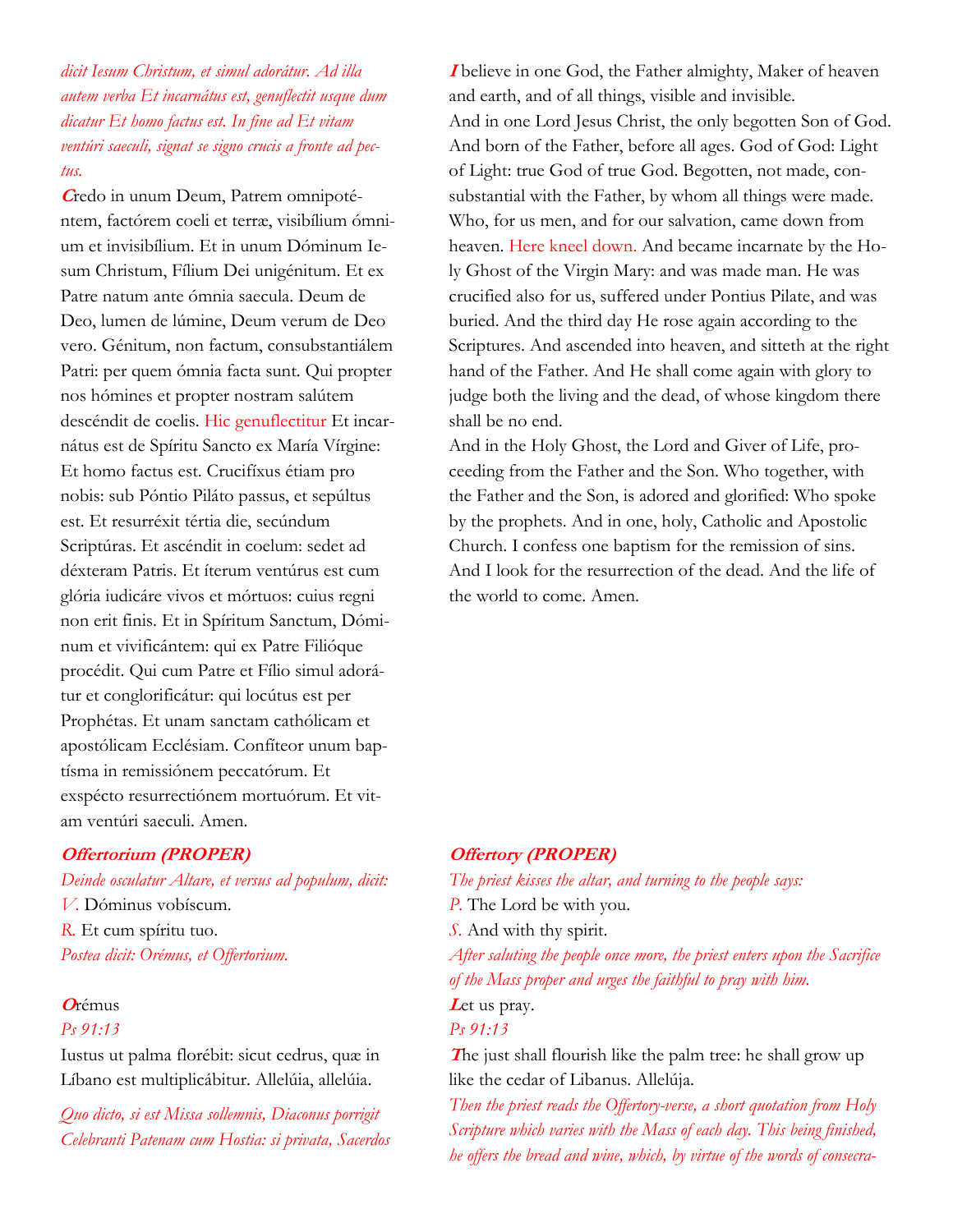### *ipse accipit Patenam cum Hostia, quam offerens, dicit:*

**S**uscipe, sancte Pater, omnipotens ætérne Deus, hanc immaculátam hóstiam, quam ego indígnus fámulus tuus óffero tibi Deo meo vivo et vero, pro innumerabílibus peccátis, et offensiónibus, et neglegéntiis meis, et pro ómnibus circumstántibus, sed et pro ómnibus fidélibus christiánis vivis atque defúnctis: ut mihi, et illis profíciat ad salútem in vitam ætérnam. Amen.

## *Deinde faciens crucem cum eadem Patena, deponit Hostiam super Corporale. Diaconus ministrat vinum, Subdiaconus aquam in Calice: vel si privata est Missa, utrumque infundit Sacerdos, et aquam miscendam in Calice benedicit signo crucis, dicens:*

**<sup>D</sup>**eus, qui humánæ substántiæ dignitátem mirabíliter condidísti, et mirabílius reformásti: da nobis per huius aquæ et vini mystérium, eius divinitátis esse consórtes, qui humanitátis nostræ fíeri dignátus est párticeps, Iesus Christus, Fílius tuus, Dóminus noster: Qui tecum vivit et regnat in unitáte Spíritus Sancti Deus: per ómnia saecula sæculórum. Amen.

#### *Postea accipit Calicem, et offert dicens:*

**O**fférimus tibi, Dómine, cálicem salutáris, tuam deprecántes cleméntiam: ut in conspéctu divínæ maiestátis tuæ, pro nostra et totíus mundi salute, cum odóre suavitátis ascéndat. Amen.

## *Deinde facit signum crucis cum Calice, et illum ponit super Corporale, et Palla cooperit: tum, iunctis manibus super Altare, aliquantulum inclinatus, dicit:*

**I**n spíritu humilitátis et in ánimo contríto suscipiámur a te, Dómine: et sic fiat sacrifícium nostrum in conspéctu tuo hódie, ut pláceat tibi, Dómine Deus.

## *Erectus expandit manus, easque in altum porrectas iungens, elevátis ad coelum oculis et statim demissis, dicit:*

**V**eni, sanctificátor omnípotens ætérne Deus: Benedicit Oblata, prosequendo: et

## *tion, he is going to change into the adorable Body and Blood of Jesus Christ. He takes the paten with the host and offering it up, says:*

**A**ccept, O holy Father, almighty and eternal God, this unspotted host, which I, Thy unworthy servant, offer unto Thee, my living and true God, for my innumerable sins, offenses, and negligences, and for all here present: as also for all faithful Christians, both living and dead, that it may avail both me and them for salvation unto life everlasting. Amen.

## *Making the Sign of the Cross with the paten, he places the host upon the corporal. He pours wine and water into the chalice, blessing the water before it is mixed. He pours a few drops of water into the chalice containing wine, in remembrance of the water and blood which flowed from the side of Jesus when pierced by the soldier's lance.*

**<sup>O</sup>** God, who, in creating human nature, didst wonderfully dignify it, and still more wonderfully restore it, grant that, by the Mystery of this water and wine, we may be made partakers of His divine nature, who vouchsafed to be made partaker of our human nature, even Jesus Christ our Lord, Thy Son, who with Thee, liveth and reigneth in the unity of the Holy Ghost, God: world without end. Amen.

### *Then the priest takes the chalice, and offers it, saying:*

**W**e offer unto Thee, O Lord, the chalice of salvation, beseeching Thy clemency, that it may ascend before Thy divine Majesty, as a sweet savor, for our salvation, and for that of the whole world. Amen.

## *The priest makes the Sign of the Cross with the chalice, places it upon the corporal, and covers it with the pall. Then, with his hands joined upon the Altar, and slightly bowing down, he says:*

**<sup>A</sup>**ccept us, O Lord, in the spirit of humility and contrition of heart, and grant that the sacrifice which we offer this day in Thy sight may be pleasing to Thee, O Lord God.

## *Raising his eyes towards heaven, extending and then joining his hands, the priest makes the Sign of the Cross over the host and the chalice, while he invokes the Holy Spirit.*

**<sup>C</sup>**ome, O almighty and eternal God, the Sanctifier, and bless  $\mathbf{\Psi}$  this Sacrifice, prepared for the glory of Thy holy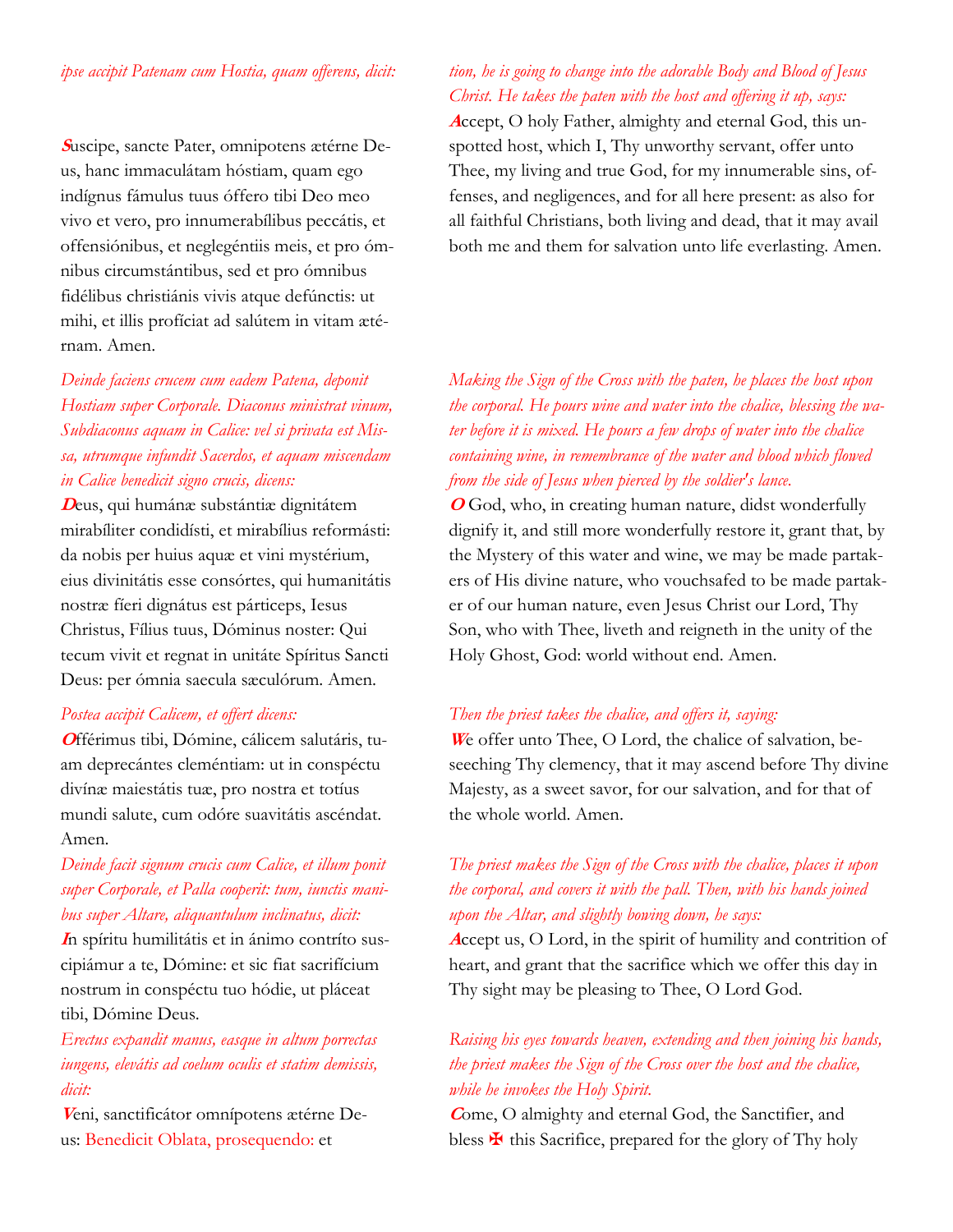bene **¥** dic hoc sacrifícium, tuo sancto nómini præparátum.

## *Sacerdos lavat manus, dicens: Ps. 25, 6-12.*

**<sup>L</sup>**avábo inter innocéntes manus meas: et circúmdabo altáre tuum. Dómine: Ut áudiam vocem laudis, et enárrem univérsa mirabília tua. Dómine, diléxi decórem domus tuæ et locum habitatiónis glóriæ tuæ. Ne perdas cum ímpiis, Deus, ánimam meam, et cum viris sánguinum vitam meam: In quorum mánibus iniquitátes sunt: déxtera eórum repléta est munéribus. Ego autem in innocéntia mea ingréssus sum: rédime me et miserére mei. Pes meus stetit in dirécto: in ecclésiis benedícam te, Dómine.

*V.* Glória Patri, et Fílio, et Spirítui Sancto. *R.* Sicut erat in princípio, et nunc, et semper, et in sǽcula sæculórum. Amen.

## *Deinde, aliquantulum inclinatus in medio Altaris, iunctis manibus super eo, dicit:*

**<sup>S</sup>**úscipe, sancta Trinitas, hanc oblatiónem, quam tibi offérimus ob memóriam passiónis, resurrectiónis, et ascensiónis Iesu Christi, Dómini nostri: et in honórem beátæ Maríæ semper Vírginis, et beáti Ioannis Baptistæ, et sanctórum Apostolórum Petri et Pauli, et istórum et ómnium Sanctórum: ut illis profíciat ad honórem, nobis autem ad salútem: et illi pro nobis intercédere dignéntur in coelis, quorum memóriam ágimus in terris. Per eúndem Christum, Dóminum nostrum. Amen.

## *Postea osculatur Altare, et versus ad populum extendens, et iungens manus, voce paululum elevata, dicit:*

*S.* Oráte, fratres: ut meum ac vestrum sacrifícium acceptábile fiat apud Deum Patrem omnipoténtem.

## *Minister, seu circumstantes respondent: alioquin ipsemet Sacerdos:*

*M.* Suscípiat Dóminus sacrifícium de mánibus tuis vel meis ad laudem et glóriam nominis sui, ad utilitátem quoque nostram, totiúsque

### Name.

## *The priest washes his fingers to symbolize the great purity and inner cleanliness of those who offer or participate in this great Sacrifice. Psalm 25. 6-12*

**I** will wash my hands among the innocent: and I will compass Thine altar, O Lord That I may hear the voice of praise: and tell of all Thy wonderous works. I have loved, O Lord, the beauty of Thy house and the place where Thy glory dwelleth. Take not away my soul, O God, with the wicked: nor my life with blood-thirsty men. In whose hands are iniquities, their right hand is filled with gifts. But I have walked in my innocence: redeem me, and have mercy on me. My foot hath stood in the direct way, in the churches I will bless Thee, O Lord.

*V.* Glory be to the Father, and to the Son, and to the Holy Ghost.

*R.* As it was in the beginning, is now, and ever shall be, world without end. Amen.

## *Bowing down before the middle of the alter, the priest, with joined hands, says:*

**<sup>R</sup>**eceive, O holy Trinity, this oblation which we make to Thee, in memory of the Passion, Resurrection and Ascension of our Lord Jesus Christ, and in honor of Blessed Mary, ever Virgin, blessed John the Baptist, the holy Apostles Peter and Paul, and of all the Saints, that it may avail unto their honor and our salvation, and may they vouchsafe to intercede for us in heaven, whose memory we celebrate on earth. Through the same Christ our Lord. Amen.

## *The priest kisses the altar and, turning towards the people, extending, then joining his hands, says audibly:*

*P.* Brethren, pray that my Sacrifice and yours may be acceptable to God the Father almighty.

### *The server answers:*

*S.* May the Lord receive the Sacrifice from thy hands, to the praise and glory of His Name, to our benefit and that of all His holy Church.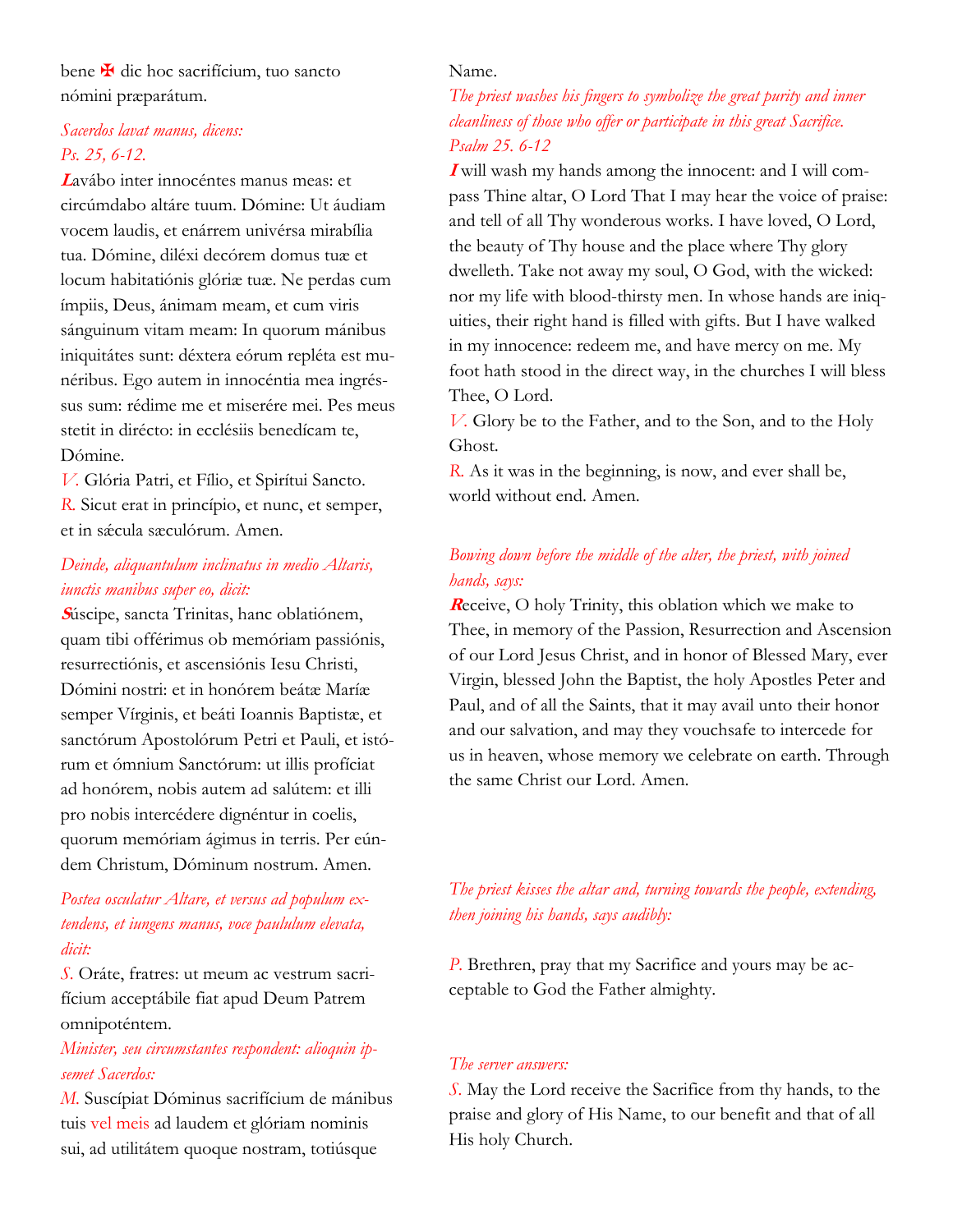Ecclésiæ suæ sanctæ.

*Sacerdos submissa voce dicit: S.* Amen. *Deinde, manibus extensis, absolute sine Orémus subiungit Orationes secretas.*

#### **Secreta (PROPER)**

Sancti Ansélmi Pontíficis tui atque Doctóris nobis, Dómine, pia non desit orátio: quæ et múnera nostra concíliet; et tuam nobis indulgéntiam semper obtíneat.

**<sup>P</sup>**er Dóminum nostrum Iesum Christum, Fílium tuum: qui tecum vivit et regnat in unitáte Spíritus Sancti Deus, per ómnia sácula sæculórum.

*R.* Amen.

### **Praefatio**

*Quibus finitis, cum pervenerit ad conclusionem, clara voce dicit: Per ómnia saecula sæculórum, cum Præfatione, ut in sequentibus. Præfationem incipit ambabus manibus positis hinc inde super Altare: quas aliquantulum elevat, cum dicit: Sursum corda. Iungit eas ante pectus, et caput inclinat, cum dicit: Grátias agamus Dómino, Deo nostro. Deinde disiungit manus, et disiunctas tenet usque ad finem Præfationis: qua finita, iterum iungit eas, et inclinatus dicit: Sanctus. Et cum dicit: Benedíctus, qui venit, signum crucis sibi producit a fronte ad pectus.*

- *V.* Dóminus vobíscum.
- *R.* Et cum spíritu tuo.
- *V.* Sursum corda.
- *R.* Habémus ad Dóminum.
- *V.* Grátias agámus Dómino, Deo nostro.
- *R.* Dignum et iustum est.

### *Paschalis* **(PROPER)**

**<sup>V</sup>**ere dignum et iustum est, æquum et salutáre: Te quidem, Dómine, omni témpore, sed in hoc potíssimum gloriósius prædicáre, cum Pascha nostrum immolátus est Christus. Ipse

*The priest answers in a low voice: P.* Amen. *Then, with outstretched hands, he recites the Secret Prayers, not begin-*

*ning with Oremus. The Secret Prayers vary with the Mass, and are found in the Mass of the Day. These being finished, the priest says or sings: P. World without end. S. Amen.*

#### **Secret (PROPER)**

May the pious prayer of holy Anselm thy Bishop and illustrious Doctor be not wanting to us, O Lord, but make our offerings acceptable to thee and ever win for us thy mercy. **<sup>T</sup>**hrough Jesus Christ, thy Son our Lord, Who liveth and reigneth with thee, in the unity of the Holy Ghost, ever one God, world without end.

*R.* Amen

.

## **Preface**

*The priest begins the preface, a call to render thanks to God the Father, through Jesus Christ, in union with all the heavenly spirits. The prayer of thanksgiving and praise varies with important Feasts. The priest begins the Preface, holding his hands over the altar:*

- *P.* The Lord be with you.
- *S.* And with thy spirit.
- *P.* Lift up your hearts.
- *S.* We have lifted them up to the Lord.
- *P.* Let us give thanks to the Lord our God.
- *S.* It is meet and just.

### *Easter* **(PROPER)**

It is truly meet and just, right and for our salvation, at all times to praise Thee, O Lord, but more gloriously especially in this season when Christ our Pasch was sacrificed. For He is the Lamb Who hath taken away the sins of the world: Who by dying hath destroyed our death: and by rising again hath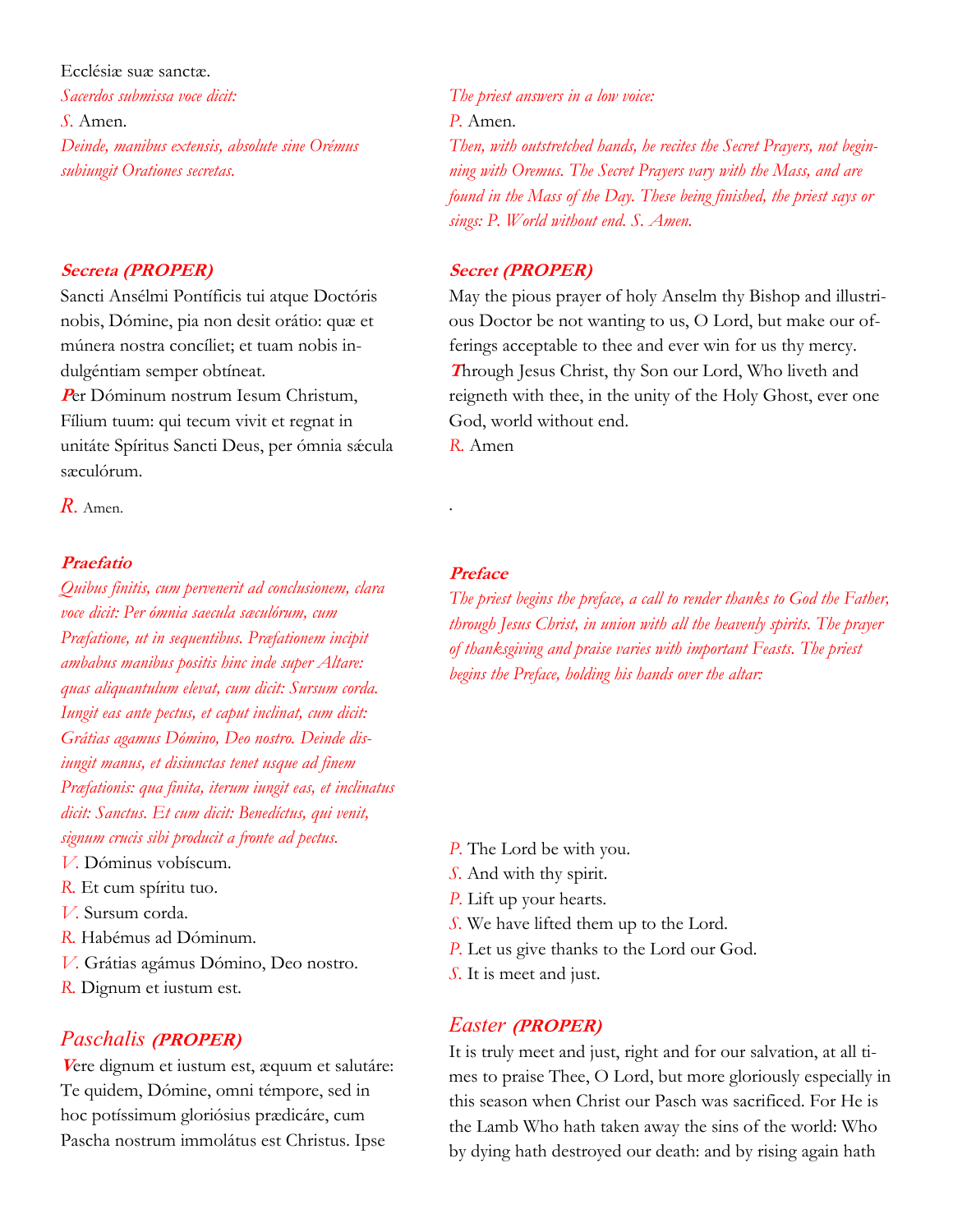enim verus est Agnus, qui ábstulit peccáta mundi. Qui mortem nostram moriéndo destrúxit et vitam resurgéndo reparávit. Et ídeo cum Angelis et Archángelis, cum Thronis et Dominatiónibus cumque omni milítia coeléstis exércitus hymnum glóriæ tuæ cánimus, sine fine dicéntes:

**<sup>S</sup>**anctus, Sanctus, Sanctus Dóminus, Deus Sábaoth. Pleni sunt coeli et terra glória tua. Hosánna in excélsis. Benedíctus, qui venit in nómine Dómini. Hosánna in excélsis.

#### **Canon**

*Finita præfatione, sacerdos extendens, elevans aliquantulum et iungens manus, elevansque ad cælum oculos, et statim demittens, profunde inclinatus ante Altare, manibus super eo positis, dicit :*

**<sup>T</sup>**e igitur, clementíssime Pater, per Iesum Christum, Fílium tuum, Dóminum nostrum, súpplices rogámus, ac pétimus, osculatur Altare et, iunctis manibus ante pectus, dicit: uti accepta habeas et benedícas, Signat ter super Hostiam et Calicem simul, dicens: hæc <del>¥</del> dona, hæc <del>¥</del> múnera, hæc  $\mathbf{\mathbf{\mathsf{F}}}$  sancta sacrifícia illibáta, Extensis manibus prosequitur: in primis, quæ tibi offérimus pro Ecclésia tua sancta cathólica: quam pacificáre, custodíre, adunáre et régere dignéris toto orbe terrárum: una cum fámulo tuo Papa nostro nomen Papae et Antístite nostro nomen Episcopi et ómnibus orthodóxis, atque cathólicæ et apostólicae fídei cultóribus.

#### *Commemoratio pro vivis*

**M**eménto, Dómine, famulórum famularúmque tuarum **N.** et **N.** Iungit manus, orat aliquantulum pro quibus orare intendit: deinde manibus extensis prosequitur: et ómnium circumstántium, quorum tibi fides cógnita est et nota devótio, pro quibus tibi offérimus: vel qui tibi ófferunt hoc sacrifícium laudis, pro se suísque ómnibus: pro redemptióne animárum suárum, pro spe salútis et incolumitátis suæ: tibíque reddunt vota sua ætérno Deo, vivo et

restored us to life. And therefore with Angels and Archangels, with Thrones and Dominations, and with all the hosts of the heavenly army, we sing the hymn of Thy glory, evermore saying:

**<sup>H</sup>**oly, Holy, Holy, Lord God of Sabaoth! Heaven and earth are full of Thy glory! Hosanna in the highest! Blessed is He that cometh in the Name of the Lord! Hosanna in the highest!

### **Canon**

**<sup>W</sup>**e therefore, humbly pray and beseech Thee, most merciful Father, through Jesus Christ; Thy Son, our Lord, He kisses the altar that Thou wouldst vouchsafe to accept and bless He joins his hands and signs the oblation thrice with the Sign of the Cross. these  $\mathbf{\Psi}$  gifts, these  $\mathbf{\Psi}$  presents, these  $\mathbf{\Psi}$  holy unspotted Sacrifices, Then extending his hands, he proceeds: which in the first place we offer Thee for Thy holy Catholic Church to which vouchsafe to grant peace, as also to preserve, unite, and govern it throughout the world, together with Thy servant name of Pope our Pope, and name of Bishop our Bishop, and all orthodox believers and professors of the Catholic and Apostolic Faith.

#### *Commemoration of the Living*

Be mindful, O Lord, of Thy servants and handmaidens, **N.** et **N.** The priest joins his hands and prays silently for those for whom he intends to pray. Then extending his hands, he proceeds: and of all here present, whose faith and devotion are known unto Thee, for whom we offer, or who offer up to Thee, this sacrifice of praise for themselves, their families and friends, for the redemption of their souls, for the health and salvation they hope for; and who now pay their vows to Thee, the everlasting, living and true God.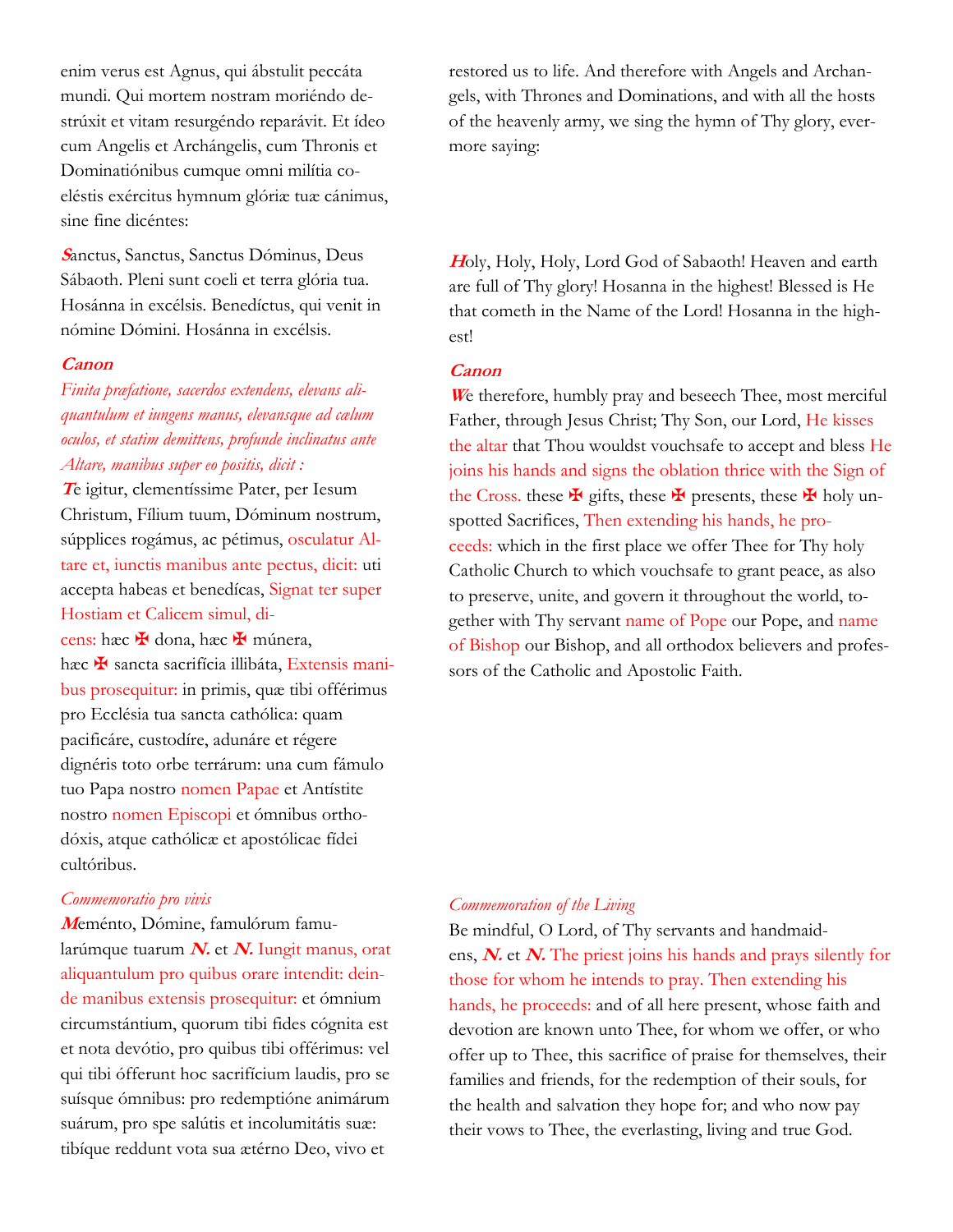vero.

**<sup>C</sup>**ommunicántes, et memóriam venerántes, in primis gloriósæ semper Vírginis Maríæ, Genetrícis Dei et Dómini nostri Iesu Christi: sed et beati Ioseph, eiusdem Virginis Sponsi, et beatórum Apostolórum ac Mártyrum tuórum, Petri et Pauli, Andréæ, Iacóbi, Ioánnis, Thomæ, Iacóbi, Philíppi, Bartholomaei, Matthaei, Simónis et Thaddaei: Lini, Cleti, Cleméntis, Xysti, Cornélii, Cypriáni, Lauréntii, Chrysógoni, Ioánnis et Pauli, Cosmæ et Damiáni: et ómnium Sanctórum tuórum; quorum méritis precibúsque concédas, ut in ómnibus protectiónis tuæ muniámur auxílio. Iungit manus Per eúndem Christum, Dóminum nostrum. Amen.

#### Tenens manus expansas super Oblata, dicit:

**<sup>H</sup>**anc igitur oblatiónem servitutis nostræ, sed et cunctae famíliæ tuæ,

quaesumus, Dómine, ut placátus accípias: diésque nostros in tua pace dispónas, atque ab ætérna damnatióne nos éripi, et in electórum tuórum iúbeas grege numerári. Iungit manus Per Christum, Dóminum nostrum. Amen.

**Q**uam oblatiónem tu, Deus, in ómnibus, quaesumus, Signat ter super Oblata, bene ✠ díctam, adscríp ✠ tam, ra ✠ tam, rationábilem, acceptabilémque fácere dignéris: Signat semel super Hostiam, ut nobis Cor  $\mathbf{\Psi}$  pus, et semel super Calicem, et San  $\mathbf{\Psi}$  guis fiat dilectíssimi Fílii tui, Iungit manus, Dómini nostri Iesu Christi.

**Q**ui prídie quam paterétur, Accipit Hostiam, accépit panem in sanctas ac venerábiles manus suas, Elevat oculos ad coelum, elevátis óculis in coelum ad te Deum, Patrem suum omnipoténtem, Caput inclinat, tibi grátias agens, Signat super Hostiam, bene  $\mathbf \Psi$  dixit, fregit, dedítque discípulis suis, dicens: Accípite, et manducáte ex hoc omnes.

*Tenens ambabus manibus Hostiam inter indices et pollices, profert verba consecrationis secrete, distincte et* 

**<sup>W</sup>**e pray in union with and honor the memory, especially of the glorious ever Virgin Mary, mother of our God and Lord Jesus Christ: as also of the blessed Joseph, her Spouse, and of the blessed Apostles and Martyrs Peter and Paul, Andrew, James, John, Thomas, James, Philip, Bartholomew, Matthew, Simon, and Thaddeus; Linus, Cletus, Clement, Xystus, Cornelius, Cyprian, Lawrence, Chrysogonus, John and Paul, Cosmas and Damian, and of all Thy Saints, through whose merits and prayers, grant that we may in all things be defended by the help of Thy protection. He joins his hands. Through the same Christ our Lord. Amen.

#### Spreading his hands over the oblation, he says:

**<sup>W</sup>**e therefore beseech Thee, O Lord, graciously to accept this oblation of our service, as also of Thy whole family; and to dispose our days in Thy peace, preserve us from eternal damnation, and rank us in the number of Thine Elect. He joins his hands. Through the same Christ our Lord. Amen.

**W**hich oblation do Thou, O God, vouchsafe in all respects, He signs thrice the oblation with the Sign of the Cross. to bless,  $\mathbf{\Psi}$  approve,  $\mathbf{\Psi}$  ratify,  $\mathbf{\Psi}$  make worthy and acceptable; He signs again the Host and chalice with the Sign of the Cross. that it may be made for us the Body  $\mathbf{\mathbf{\mathsf{F}}}$  and Blood  $\maltese$  of Thy most beloved Son Jesus Christ our Lord.

**<sup>W</sup>**ho, the day before He suffered, He takes the host. took bread into His holy and venerable hands, He raises his eyes to heaven. and with His eyes lifted up towards heaven unto Thee, God, His almighty Father, giving thanks to Thee, He signs the host with the Sign of the Cross He blessed  $\mathbf{\Psi}$  it, broke it and gave it to His disciples saying: Take and eat ye all of this,

*The words of the Consecration of the Host:*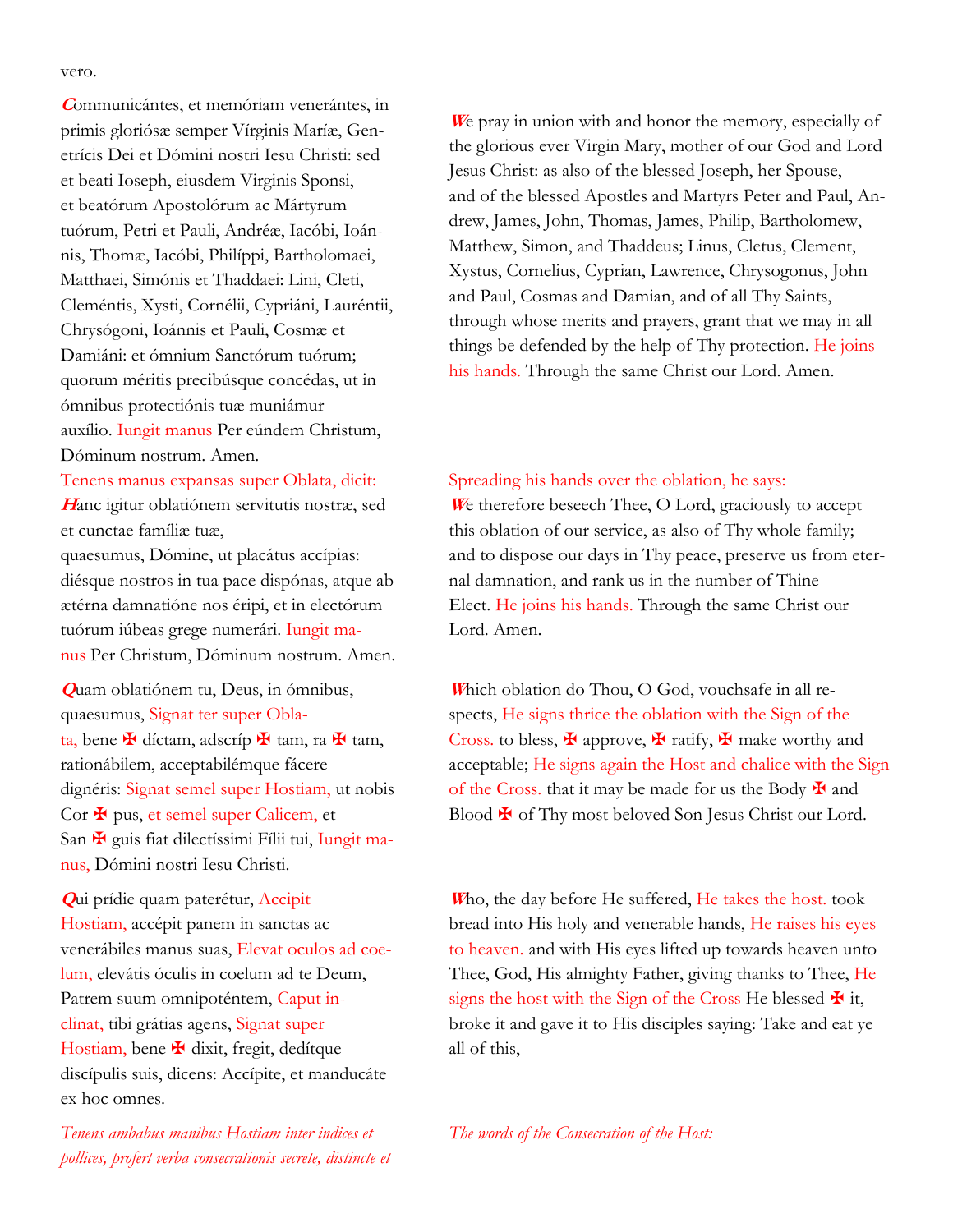*attente super Hostiam, et simul super omnes, si plures sint consecrandæ.*

#### *HOC EST ENIM CORPUS MEUM.*

*Quibus verbis prolatis, statim Hostiam consecratam genuflexus adorat: surgit, ostendit populo, reponit super Corporale, et genuflexus iterum adorat: nec amplius pollices et indices disiungit, nisi quando Hostia tractanda est, usque ad ablutionem digitorum.*

Tunc, detecto Calice, dicit: **<sup>S</sup>**ímili modo postquam coenátum est, Ambabus manibus accipit Calicem, accípiens et hunc præclárum Cálicem in sanctas ac venerábiles manus suas: item Caput inclinat, item tibi grátias agens, Sinistra tenens Calicem, dextera signat super eum, bene  $\mathbf{\Psi}$  dixit, dedítque discípulis suis, dicens: Accípite, et bíbite ex eo omnes.

*Profert verba consecrationis super Calicem, attente, continuate, et secrete, tenens illum parum elevatum.*

*HIC EST ENIM CALIX SANGUINIS MEI, NOVI ET AETERNI TESTAMENTI: MYSTERIUM FIDEI: QUI PRO VOBIS ET PRO MULTIS EFFUNDETUR IN REMIS-SIONEM PECCATORUM.*

## *Quibus verbis prolatis, deponit Calicem super Corporale, et dicens secrete:*

**H**æc quotiescúmque fecéritis, in mei memóriam faciétis.

*Genuflexus adorat: surgit, ostendit populo, deponit, cooperit, et genuflexus iterum adorat.*

#### Deinde disiunctis manibus dicit:

**<sup>U</sup>**nde et mémores, Dómine, nos servi tui, sed et plebs tua sancta, eiusdem Christi Fílii tui, Dómini nostri, tam beátæ passiónis, nec non et ab ínferis resurrectiónis, sed et in coelos gloriósæ ascensiónis: offérimus præcláræ maiestáti tuæ de tuis donis ac datis, Iungit manus, et signat ter super Hostiam, et Calicem

#### *FOR THIS IS MY BODY.*

*After pronouncing the words of the Consecration, the priest, kneeling, adores the Sacred Host; rising, he elevates It. -- Look up at the Sacred Host, with faith, piety, and love, saying: "My Lord and my God." - and then placing It on the corporal, again adores It. After this he never disjoins his fingers and thumbs, except when he is to take the Host, until after the washing of his fingers.*

Consecration of the Wine Then, uncovering the chalice, the priest says:

**<sup>I</sup>**n like manner, after He had supped, He takes the chalice with both his hands. taking also this excellent chalice into His holy and venerable hands He takes the chalice in his left hand, and with his right he signs it with the Sign of the Cross. He blessed  $\mathbf{\Psi}$ , and gave it to His disciples, saying: Take and drink ye all of this,

*The words of Consecration of the Chalice*

## *FOR THIS IS THE CHALICE OF MY BLOOD OF THE NEW AND ETERNAL TESTAMENT, THE MYSTERY OF FAITH; WHICH SHALL BE SHED FOR YOU AND FOR MANY UNTO THE REMISSION OF SINS.*

*After the elevation of the Chalice, the priest says in a low voice:* **A**s often as ye do these things, ye shall do them in remembrance of Me.

*The priest kneels and adores the Precious Blood; rising, he elevates the Chalice, and setting it down he covers it and adores it again.*

#### With his hands held apart, he then proceeds

**<sup>W</sup>***herefore, O Lord, we Thy servants, as also Thy holy people, calling to mind the blessed Passion of the same Christ, Thy Son, our Lord, and also His Resurrection from the dead and His glorious Ascension into heaven: do offer unto Thy most excellent Majesty of Thine own gifts, bestowed upon us, He joins his hands and signs thrice the Host and Chalice with the Sign of the Cross. a pure*  $\mathbf{\mathcal{F}}$  *Host, a holy*  $\mathbf{\mathcal{F}}$  *Host, an unspotted* ✠ *Host, He signs the Host and the Chalice, with the Sign of*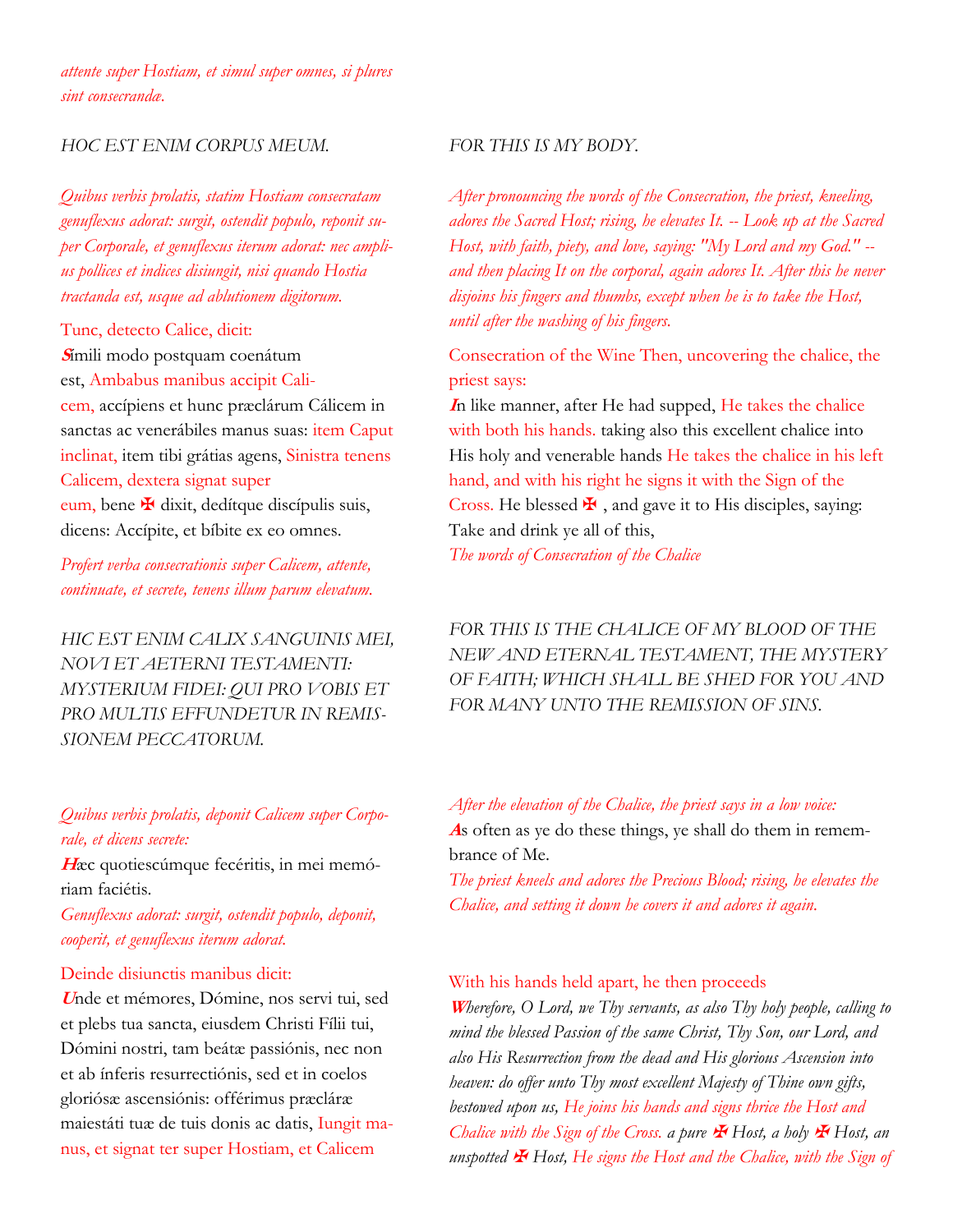## simul, dicens: hóstiam  $\mathbf{\Psi}$  puram,

hóstiam **¥** sanctam,

hóstiam ✠ immaculátam, Signat semel super Hostiam, dicens: Panem **¥** sanctum vitæ ætérnæ, et semel super Calicem, dicens: et Calicem ✠ salútis perpétuæ.

### Extensis manibus prosequitur:

**<sup>S</sup>**upra quæ propítio ac seréno vultu respícere dignéris: et accépta habére, sicúti accépta habére dignátus es múnera púeri tui iusti Abel, et sacrifícium Patriárchæ nostri Abrahæ: et quod tibi óbtulit summus sacérdos tuus Melchísedech, sanctum sacrifícium, immaculátam hóstiam.

## *Profunde inclinatus, iunctis manibus et super Altare positis, dicit:*

**<sup>S</sup>**úpplices te rogámus, omnípotens Deus: iube hæc perférri per manus sancti Angeli tui in sublíme altáre tuum, in conspéctu divínæ maiestátis tuæ: ut, quotquot Osculatur Altare, ex hac altáris participatióne sacrosánctum Fílii tui Iungit manus, et signat semel super Hostiam, et semel super Calicem, Cor  $\maltese$  pus, et Sán  $\maltese$  guinem sumpsérimus, Seipsum signat, dicens: omni benedictióne coelésti et grátia repleámur. Iungit manus. Per eúndem Christum, Dóminum nostrum. Amen.

#### *Commemoratio pro defunctis*

**M**eménto étiam, Dómine, famulórum famularúmque tuárum **N.** et **N.**, qui nos præcessérunt cum signo fídei, et dórmiunt in somno pacis. Iungit manus, orat aliquántulum pro iis defunctis, pro quibus orare intendit, deinde extensis manibus prosequitur: Ipsis, Dómine, et ómnibus in Christo quiescéntibus locum refrigérii, lucis pacis ut indúlgeas, deprecámur. Iungit manus, et caput inclinat, dicens: Per eúndem Christum, Dóminum nostrum. Amen.

*Manu dextera percutit sibi pectus, elata aliquantulum voce dicens:*

*the Cross. the holy*  $\mathbf{\mathbf{\mathcal{F}}}$  *Bread of eternal life, and the Chalice*  $\mathbf{\mathbf{\mathcal{F}}}$  *of everlasting salvation.*

### Extending his hands, he proceeds

**<sup>U</sup>**pon which vouchsafe to look with a propitious and serene countenance, and to accept them, as Thou wert graciously pleased to accept the gifts of Thy just servant Abel, and the sacrifice of our patriarch Abraham, and that which Thy high priest Melchisedech offered to Thee, a holy Sacrifice, and unspotted Victim.

### *Bowing down, with his hands joined and placed upon the altar, he says:*

We most humbly beseech Thee, almighty God, command these offerings to be borne by the hands of Thy holy Angels to Thine altar on high, in the sight of Thy divine majesty, that as many He kisses the altar. as shall partake of the most holy He joins his hand, and signs the Host and the Chalice with the Sign of the Cross. Body  $\mathbf{\Psi}$  and Blood  $\mathbf{\Psi}$  of Thy Son He signs himself with the Sign of the Cross. at this altar, may be filled with every heavenly grace and blessing. Through the same Christ our Lord. Amen.

#### *Commemoration of the Dead*

**R**emember also, O Lord, Thy servants and handmaids  $N$  and  $N$ , who are gone before us with the sign of faith, and rest in the sleep of peace. He joins his hands and prays for such of the dead as he intends to pray for, then extending his hands he proceeds: To these, O Lord, and to all that rest in Christ, grant, we beseech Thee, a place of refreshment, light, and peace; He joins his hands, and bows his head: Through the same Christ our Lord. Amen.

*pronounces in a somewhat elevated tone of voice, to symbolize an act of public self-humiliation; at the same time he strikes his breast in a token of contrition.*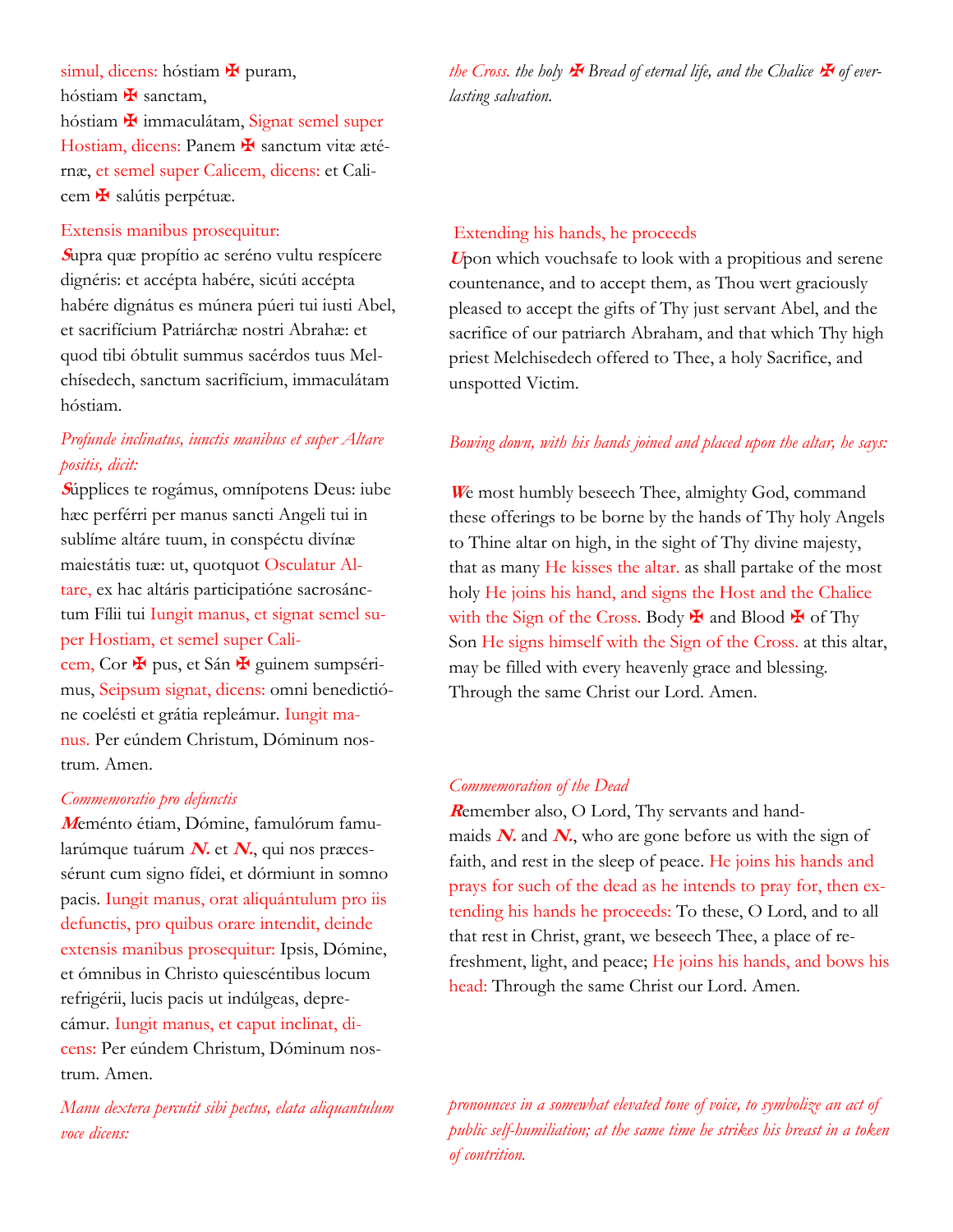**<sup>N</sup>**obis quoque peccatóribus Extensis manibus ut prius, secrete prosequitur: fámulis tuis, de multitúdine miseratiónum tuárum sperántibus, partem áliquam et societátem donáre dignéris, cum tuis sanctis Apóstolis et Martýribus: cum Ioánne, Stéphano, Matthía, Bárnaba, Ignátio, Alexándro, Marcellíno, Petro, Felicitáte, Perpétua, Agatha, Lúcia, Agnéte, Cæcília, Anastásia, et ómnibus Sanctis tuis: intra quorum nos consórtium, non æstimátor mériti, sed véniæ, quaesumus, largítor admítte. Iungit manus. Per Christum, Dóminum nostrum.

**<sup>P</sup>**er quem hæc ómnia, Dómine, semper bona creas, Signat ter super Hostiam, et Calicem simul, dicens: sancti  $\mathbf{\ddot{F}}$  ficas, viví  $\mathbf{\ddot{F}}$  ficas, bene  $\mathbf \#$  dícis et præstas nobis.

*Discooperit Calicem, genuflectit, accipit Hostiam inter pollicem et indicem manus dexteræ: et tenens sinistra Calicem, cum Hostia signat ter a labio ad labium Calicis, dicens:*

Per ip  $\mathbf{\Psi}$  sum, et cum ip  $\mathbf{\Psi}$  so, et in ip ✠ so, Cum ipsa Hostia signat bis inter se et Calicem, dicens: est tibi Deo Patri <del>Y</del> omnipotenti, in unitáte Spíritus **¥** Sancti, *Elevans parum Calicem cum Hostia, dicit:* omnis honor, et glória. *ponit Hostiam, Calicem Palla cooperit, genuflectit, surgit, et dicit intellegibili voce vel cantat:*

**<sup>P</sup>**er omnia saecula saecolorum. *R.* Amen.

## **Preparatio Communionis** Iungit manus.

**<sup>O</sup>**rémus: Præcéptis salutáribus móniti, et divína institutione formati audemus dicere: Extendit manus.

Pater noster, qui es in caelis, Sanctificetur nomen tuum. Adveniat regnum tuum. Fiat voluntas tua, sicut in coelo et in terra. Panem nostrum quotidianum da nobis hodie. Et dimitte nobis debita nostra, sicut et nos dimittimus debitoribus nostris. Et ne nos inducas in tentationem:

**<sup>T</sup>**o us also, Thy sinful servants, confiding in the multitude of Thy mercies, vouchsafe to grant some part and fellowship with Thy holy Apostles and Martyrs, with John, Stephen, Matthias, Barnabas, Ignatius, Alexander, Marcellinus, Peter, Felicitas, Perpetua, Agatha, Lucy, Agnes, Cecilia, Anastasia, and with all Thy Saints, into whose company we beseech Thee to admit us, not weighing our merits, but pardoning our offenses. He joins his hands. Through Christ our Lord.

## **<sup>B</sup>**y Whom, O Lord, Thou dost ever create. He signs thrice the Host and the Chalice, say-

ing: sanctify,  $\mathbf{\Psi}$  quicken,  $\mathbf{\Psi}$  bless,  $\mathbf{\Psi}$  and give unto us all these good things.

*He uncovers the Chalice, and genuflects: then taking the Host in his right hand, and holding the Chalice in his left, he signs with the Sign of the Cross three times across the Chalice, saying:*

By Him,  $\mathbf{\Psi}$  and with Him,  $\mathbf{\Psi}$  and in Him  $\mathbf{\Psi}$  He signs twice between the Chalice and his breast. is to Thee, God the Father  $\mathbf{\Psi}$  almighty, in the unity of the Holy  $\mathbf{\Psi}$  Ghost, *He elevates a little the Chalice with the Host.* all honor and glory.

*Replacing the Host, and covering the Chalice, he kneels down, and rising again, he says or sings: P.* World without end. *S.* Amen.

### **Preparation for Communion**

Let us pray. Instructed by Thy saving precepts, and following Thy divine institution, we are bold to say:

**<sup>O</sup>**ur Father, who art in heaven, hallowed be Thy Name; Thy kingdom come; Thy will be done on earth as it is in heaven. Give us this day our daily bread. And forgive us our trespasses, as we forgive those who trespass against us. And lead us not into temptation.

*M.* But deliver us from evil.

*P.* Amen.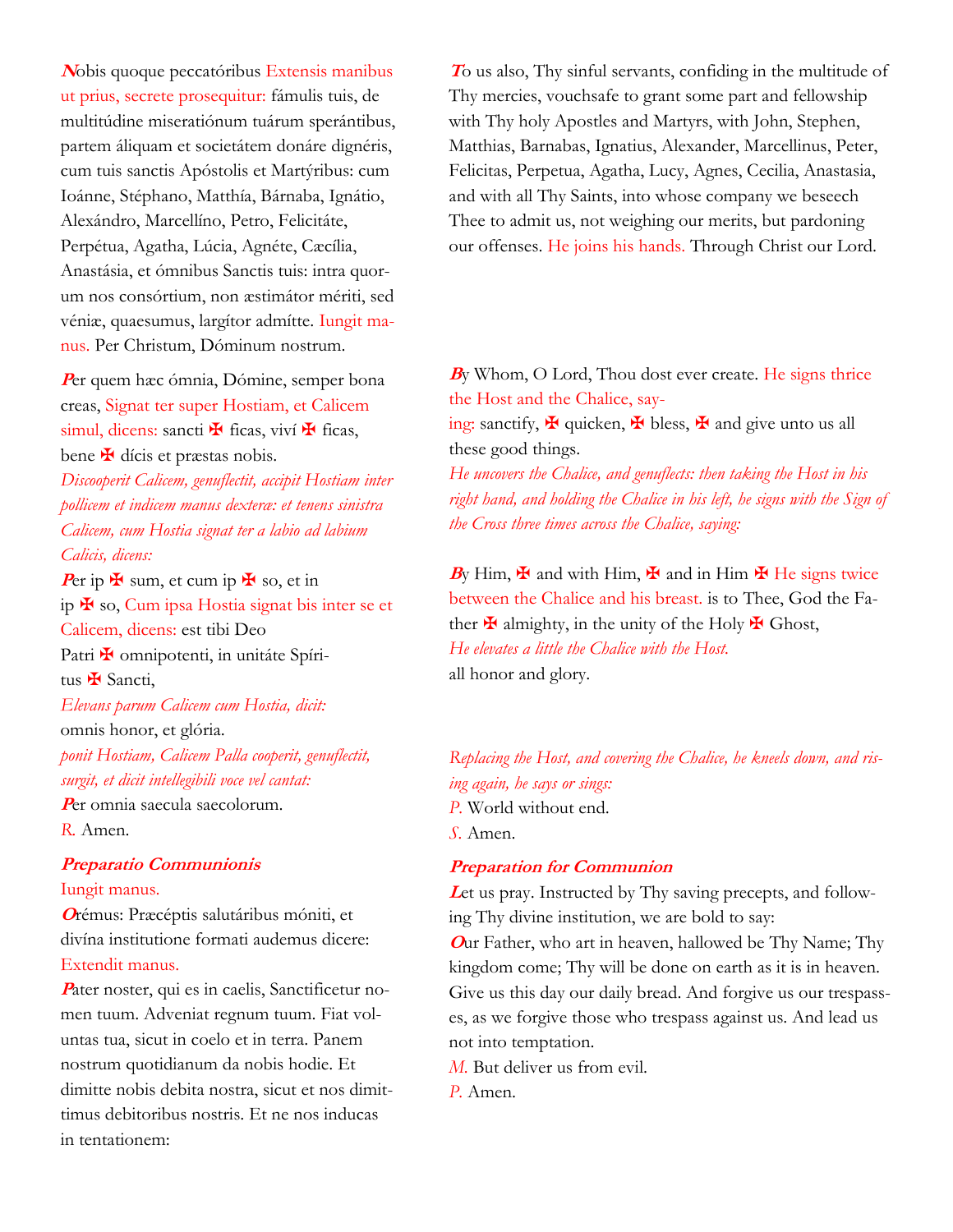*R.* Sed libera nos a malo.

*S.* Sacerdos secrete dicit : Amen.

*Deinde manu dextera accipit inter indicem et medium digitos Patenam, quam tenens super Altare erectam, dicit secrete:*

**<sup>L</sup>**íbera nos, quaesumus, Dómine, ab ómnibus malis, prætéritis, præséntibus et futúris: et intercedénte beáta et gloriósa semper Vírgine Dei Genetríce María, cum beátis Apóstolis tuis Petro et Paulo, atque Andréa, et ómnibus Sanctis, Signat se cum Patena a fronte ad pectus, da propítius pacem in diébus nostris: Patenam osculatur, ut, ope misericórdiæ tuæ adiúti, et a peccáto simus semper líberi et ab omni perturbatióne secúri.

*Submittit Patenam Hostiæ, discooperit Calicem, genuflectit, surgit, accipit Hostiam, et eam super Calicem tenens utraque manu, frangit per medium, dicens:*

**<sup>P</sup>**er eúndem Dóminum nostrum Iesum Christum, Fílium tuum.

*Et mediam partem, quam in dextera manu tenet, ponit super Patenam. Deinde ex parte, quæ in sinistra remanserat, frangit particulam, dicens:*

Qui tecum vivit et regnat in unitáte Spíritus Sancti Deus.

*Aliam mediam partem, quam in sinistra manu habet, adiungit mediæ super Patenam positæ, et particulam parvam dextera retinens super Calicem, quem sinistra per nodum infra cuppam tenet, dicit intellegibili voce vel cantat:*

*V.* Per omnia saecula saeculorum.

*R.* Amen.

*Cum ipsa particula signat ter super Calicem, dicens:*

**<sup>P</sup>**ax Domini sit semper vobiscum. *R.* Et cum spiritu tuo.

*Particulam ipsam immittit in Calicem, dicens secrete:*

**<sup>H</sup>**aec commíxtio, et consecrátio Córporis et Sánguinis Dómini nostri Iesu Christi, fiat accipiéntibus nobis in vitam ætérnam. Amen.

*Cooperit Calicem, genuflectit, surgit, et inclinatus Sacramento, iunctis manibus, et ter pectus percutiens, intellegibili voce dicit:*

*Then the priest takes the paten between the first and second finger and says:*

**D**eliver us, we beseech Thee, O Lord, from all evils, past, present, and to come; and by the intercession of the Blessed and glorious ever Virgin Mary, Mother of God, and of the holy Apostles, Peter and Paul, and of Andrew, and of all the Saints, He signs himself with the paten, and then kisses it. mercifully grant peace in our days, that through the assistance of Thy mercy we may be always free from sin, and secure from all disturbance.

## *He places the paten under the Host, uncovers the Chalice, and makes a genuflection; rising, he takes the Host and breaks It in the middle over the Chalice, saying:*

**<sup>T</sup>**hrough the same Jesus Christ, Thy Son, our Lord.

*He puts the Part which is in his right hand upon the paten, and breaks a Particle from the other Part in his left hand, saying:*

Who with Thee in the unity of the Holy Ghost liveth and reigneth God,

*He places the Half which is in his left hand on the paten, and holding the Particle which he broke off in his right hand, and the Chalice in his left, he says:*

*P.* World without end.

*S.* Amen.

*The priest makes the Sign of the Cross with the Particle over the Chalice, saying:*

*P*. The peace  $\mathbf{\mathbf{\mathbf{\mathsf{F}}}}$  of the Lord be  $\mathbf{\mathbf{\mathsf{F}}}$  always with  $\mathbf{\mathbf{\mathsf{F}}}$  you. *S.* And with thy spirit.

### *He puts the Particle into the Chalice, saying:*

**<sup>M</sup>**ay this mixture and consecration of the Body and Blood of our Lord Jesus Christ be to us who receive it effectual unto eternal life. Amen.

*He covers the Chalice, genuflects and rises; than bowing down and striking his breast thrice, he says:*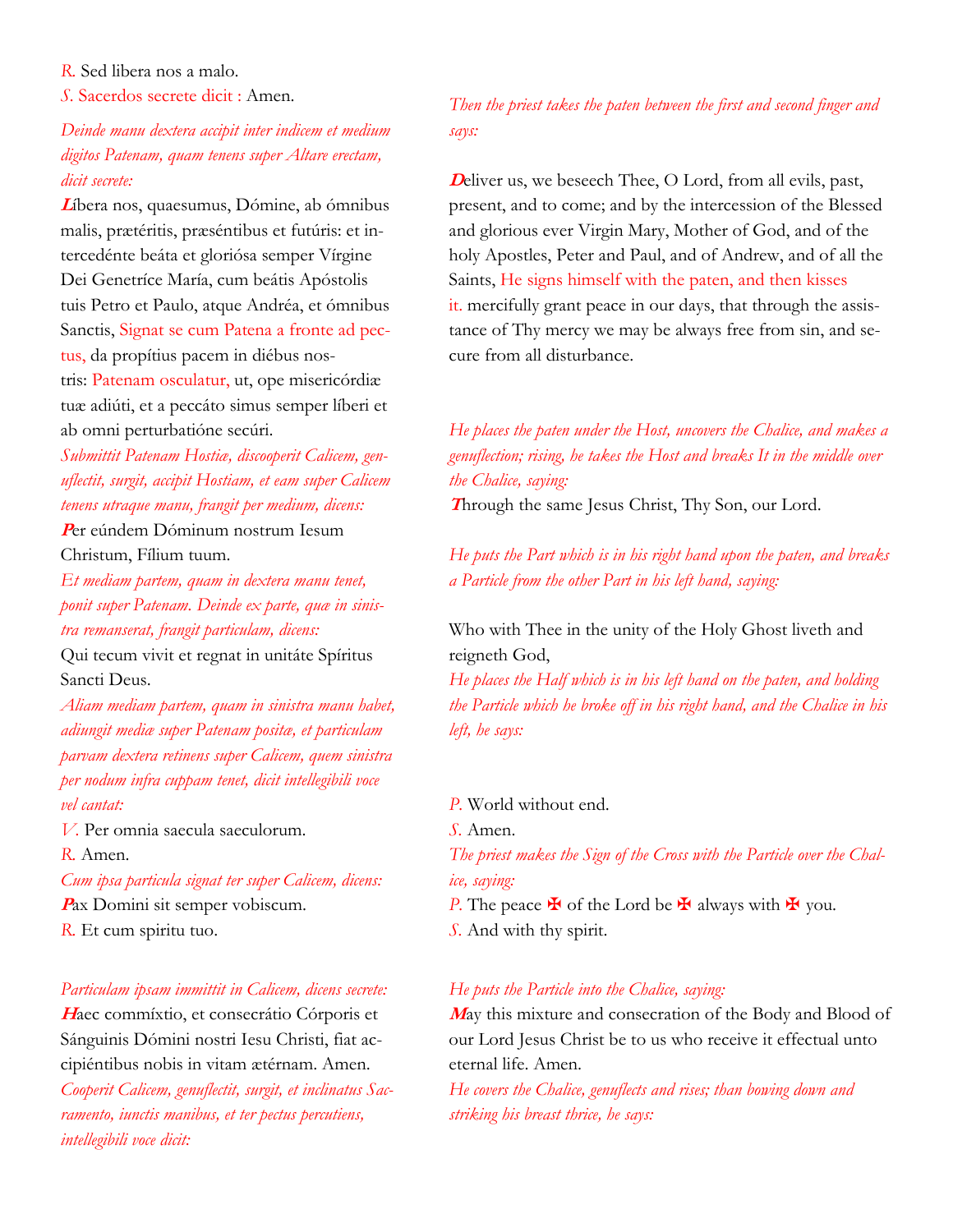**<sup>A</sup>**gnus Dei, qui tollis peccáta mundi: miserére nobis.

**<sup>A</sup>**gnus Dei, qui tollis peccáta mundi: miserére nobis.

**<sup>A</sup>**gnus Dei, qui tollis peccáta mundi: dona nobis pacem.

## *Deinde, iunctis manibus super Altare, inclinatus dicit secrete sequentes Orationes:*

**<sup>D</sup>**ómine Iesu Christe, qui dixísti Apóstolis tuis: Pacem relínquo vobis, pacem meam do vobis: ne respícias peccáta mea, sed fidem Ecclésiæ tuæ; eámque secúndum voluntátem tuam pacificáre et coadunáre dignéris: Qui vivis et regnas Deus per ómnia saecula sæculórum. Amen.

**D**ómine Iesu Christe, Fili Dei vivi, qui ex voluntáte Patris, cooperánte Spíritu Sancto, per mortem tuam mundum vivificásti: líbera me per hoc sacrosánctum Corpus et Sánguinem tuum ab ómnibus iniquitátibus meis, et univérsis malis: et fac me tuis semper inhærére mandátis, et a te numquam separári permíttas: Qui cum eódem Deo Patre et Spíritu Sancto vivis et regnas Deus in saecula sæculórum. Amen.

**<sup>P</sup>**ercéptio Córporis tui, Dómine Iesu Christe, quod ego indígnus súmere præsúmo, non mihi provéniat in iudícium et condemnatiónem: sed pro tua pietáte prosit mihi ad tutaméntum mentis et córporis, et ad medélam percipiéndam: Qui vivis et regnas cum Deo Patre in unitáte Spíritus Sancti Deus, per ómnia saecula sæculórum. Amen.

#### *Genuflectit, surgit, et dicit:*

**<sup>P</sup>**anem coeléstem accipiam, et nomen Dómini invocábo.

*Deinde parum inclinatus, accipit ambas partes Hostiæ inter pollicem et indicem sinistræ manus, et Patenam inter eundem indicem et medium supponit, et dextera tribus vicibus percutiens pectus, elata aliquantulum voce, ter dicit devote et humiliter: V.* Dómine, non sum dignus, Et secrete prosequitur: ut intres sub tectum meum: sed

**<sup>L</sup>**amb of God, who takest away the sins of the world, have mercy on us.

**<sup>L</sup>**amb of God, who takest away the sins of the world, have mercy on us.

**<sup>L</sup>**amb of God, who takest away the sins of the world, grant us peace.

## *With his hands joined and resting on the altar, standing inclined, he says the three following prayers:*

**<sup>O</sup>** Lord Jesus Christ, who saidst to Thine Apostles: Peace I leave you, My peace I give you: regard not my sins, but the faith of Thy Church; and vouchsafe to grant her that peace and unity which is agreeable to Thy will: Who livest and reignest God, world without end. Amen.

**O** Lord Jesus Christ, Son of the living God, who, according to the will of Thy Father, with the cooperation of the Holy Ghost, hast by Thy death given life to the world; deliver me by this Thy most sacred Body and Blood, from all my iniquities and from all evils; and make me always cleave to Thy commandments, and suffer me never to be separated from Thee, Who livest and reignest, with the same God the Father and the Holy Ghost, God, world without end. Amen.

**<sup>L</sup>**et not the partaking of Thy Body, O Lord, Jesus Christ, which I, though unworthy, presume to receive, turn to my judgment and condemnation; but let it, through Thy mercy, become a safeguard and remedy, both for soul and body; Who with God the Father, in the unity of the Holy Ghost, livest and reignest God, world without end. Amen.

### *The priest genuflects, rises and says:*

**I** will take the Bread of heaven, and will call upon the Name of the Lord.

*Slightly inclining, he takes both halves of the Host between the thumb and forefinger of his left hand, and the paten between the same forefinger and the middle one; then striking his breast with his right hand, and raising his voice a little, he says three times devoutly and humbly:*

*V.* Lord, I am not worthy that Thou shouldst enter under my roof; say but the word, and my soul shall be healed.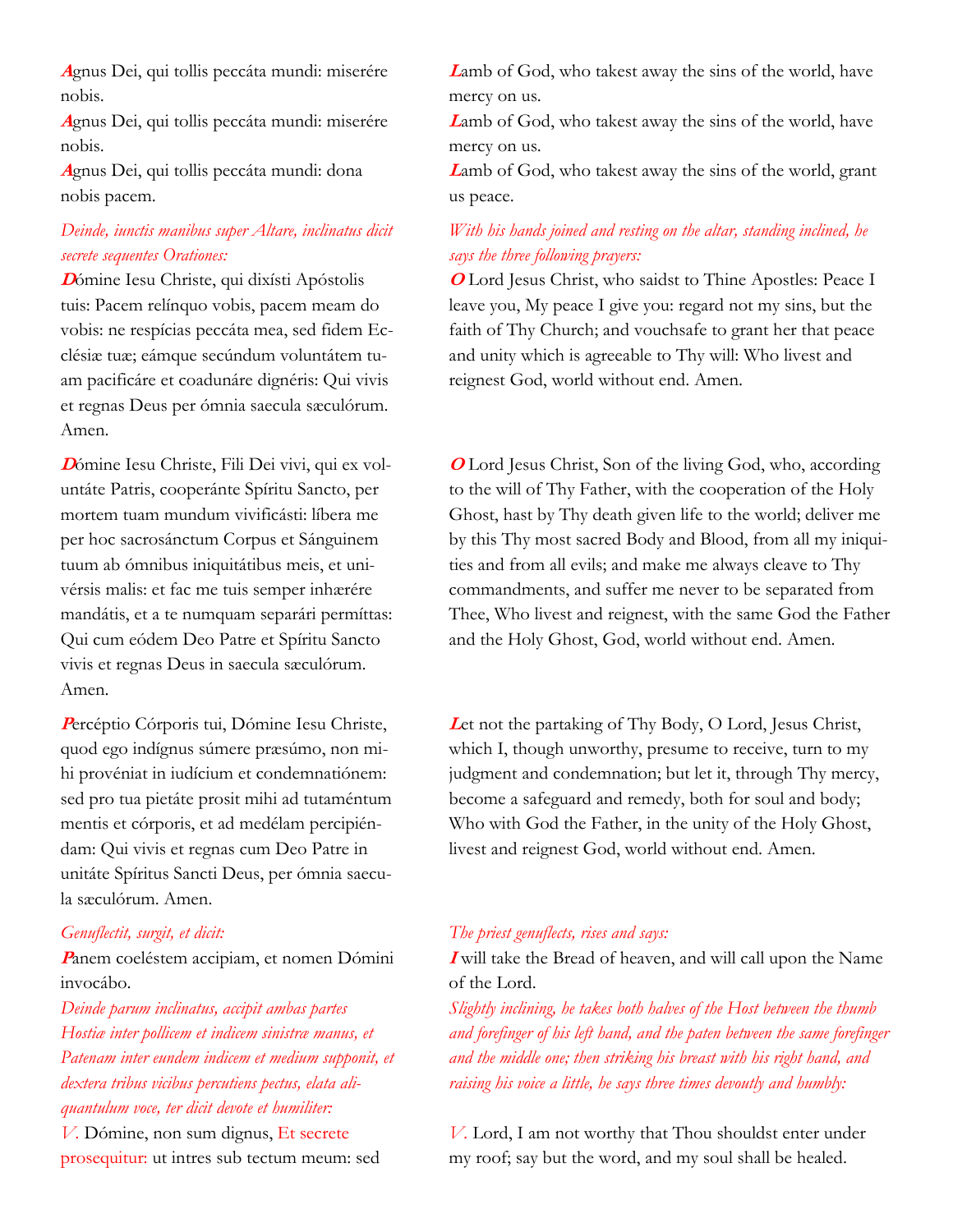tantum dic verbo, et sanábitur ánima mea *V.* Dómine, non sum dignus, Et secrete prosequitur: ut intres sub tectum meum: sed tantum dic verbo, et sanábitur ánima mea. *V.* Dómine, non sum dignus, Et secrete prosequitur: ut intres sub tectum meum: sed tantum dic verbo, et sanábitur ánima mea.

## *Postea dextera se signans cum Hostia super Patenam, dicit:*

**<sup>C</sup>**orpus Dómini nostri Iesu Christi custódiat ánimam meam in vitam ætérnam. Amen. *Et se inclinans, reverenter sumit ambas partes Hostiæ: quibus sumptis, deponit Patenam super Corporale, et erigens se iungit manus, et quiescit aliquantulum in meditatione Sanctissimi Sacramenti.*

*Deinde discooperit Calicem, genuflectit, colligit fragmenta, si quæ sint, extergit Patenam super Calicem, interim dicens:*

**Q**uid retríbuam Dómino pro ómnibus, quæ retríbuit mihi? Cálicem salutáris accípiam, et nomen Dómini invocábo. Laudans invocábo Dóminum, et ab inimícis meis salvus ero. *Accipit Calicem manu dextera, et eo se signans, dicit:*

## **<sup>S</sup>**anguis Dómini nostri Iesu Christi custódiat ánimam meam in vitam ætérnam. Amen.

*Et sinistra supponens Patenam Calici, reverenter sumit totum Sanguinem cum particula. Quo sumpto, si qui sunt communicandi, eos communicet, antequam se purificet*

#### *Postea dicit:*

**Q**uod ore súmpsimus, Dómine, pura mente capiámus: et de munere temporáli fiat nobis remédium sempitérnum.

## *Interim porrigit Calicem ministro, qui infundit in eo parum vini, quo se purificat: deinde prosequitur:*

**C**orpus tuum, Dómine, quod sumpsi, et Sanguis, quem potávi, adhaereat viscéribus meis: et præsta; ut in me non remáneat scélerum mácula, quem pura et sancta refecérunt sacraménta: Qui vivis et regnas in saecula sæculórum. Amen.

*V.* Lord, I am not worthy that Thou shouldst enter under my roof; say but the word, and my soul shall be healed. *V.* Lord, I am not worthy that Thou shouldst enter under my roof; say but the word, and my soul shall be healed.

## *Then with his right hand, making the Sign of the Cross with the Host over the paten, he says:*

**<sup>T</sup>**he Body of our Lord Jesus Christ preserve my soul unto life everlasting. Amen.

*He then reverently receives both halves of the Host, joins his hands, and meditates a short time.*

## *Then he uncovers the Chalice, genuflects, collects whatever fragments may remain on the corporal, and purifies the paten over the Chalice, saying:*

**<sup>W</sup>**hat return shall I make to the Lord for all He has given to me? I will take the chalice of salvation, and call upon the Name of the Lord. Praising I will call upon the Lord, and I shall be saved from my enemies.

## *The priest takes the Chalice and making the Sign of the Cross with it, says:*

**<sup>T</sup>**he Blood of our Lord Jesus Christ preserve my soul unto life everlasting. Amen.

*Then he receives all the Precious Blood, together with the Particle.*

### *The priest says silently:*

**<sup>G</sup>**rant, O Lord, that what we have taken with our mouth, we may receive with a pure mind; and from a temporal gift may it become to us an eternal remedy.

*Then he holds out the Chalice to the server -- in Solemn Masses to the subdeacon -- who pours wine into it for the first ablution, then the priest proceeds:*

**<sup>M</sup>**ay Thy Body, O Lord, which I have received, and Thy Blood which I have drunk, cleave to my bowels; and grant that no stain of sin may remain in me, who have been fed with this pure and holy Sacrament; Who livest and reignest for ever and ever. Amen.

*The priest then washes his fingers and receives the second ablution. Then*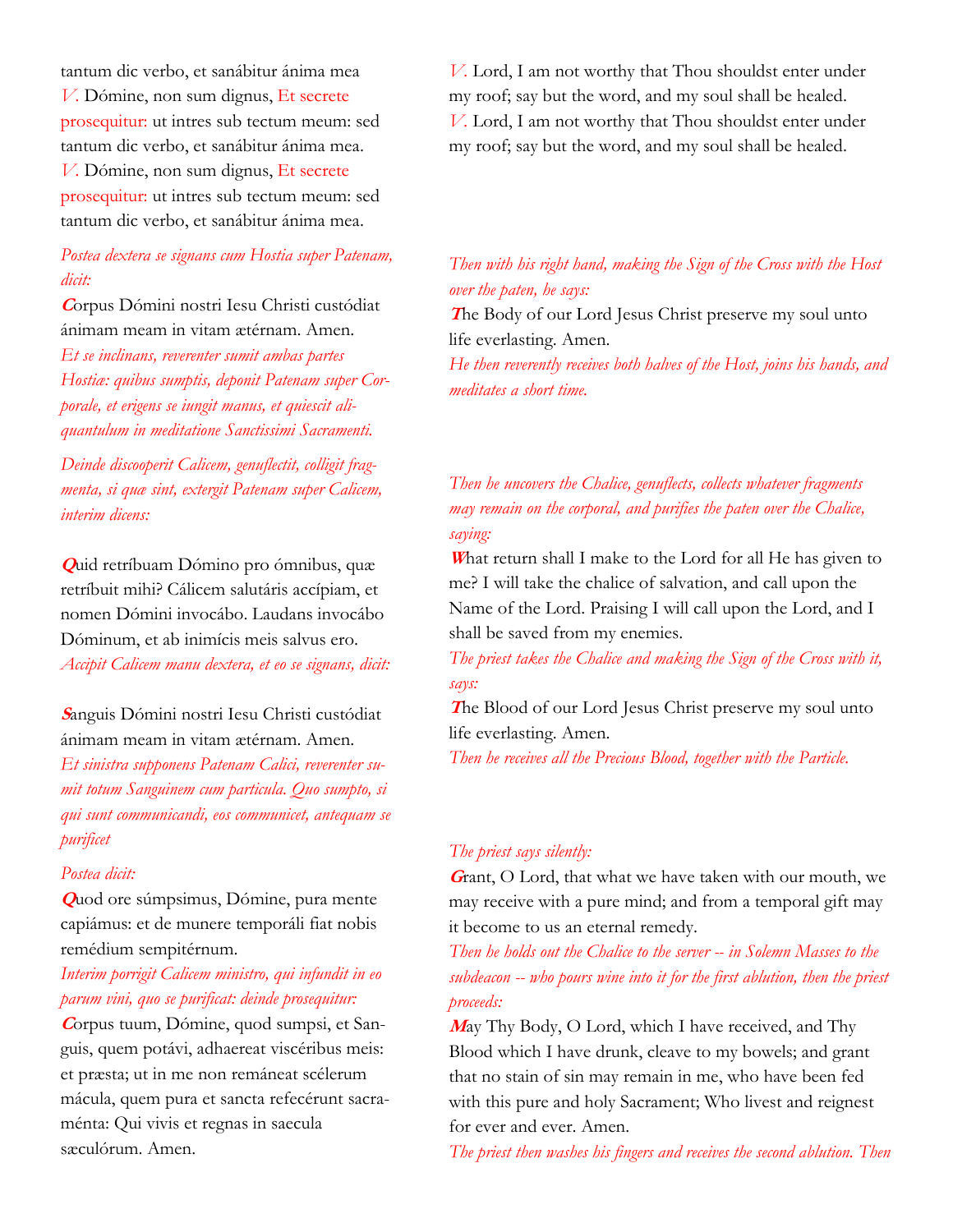*Abluit et extergit digitos, ac sumit ablutionem: extergit os et Calicem, quem, plicato Corporali, operit et collocat in Altari ut prius: deinde prosequitur Missam.*

## **Communio (PROPER)**

### *Luc 12:42*

Fidélis servus et prudens, quem constítuit dóminus super famíliam suam: ut det illis in témpore trítici mensúram. Alleluia, alleluia.

#### **Postcommunio (PROPER)**

*Dicta antiphona ad Communionem, osculatur altare, et versus ad populum dicit :*

*S.* Dóminus vobíscum.

*R.* Et cum spíritu tuo.

*Deinde, reversus ad altare, dicit :*

### **<sup>O</sup>**rémus.

Ut nobis, Dómine, tua sacrifícia dent salútem: beátus Ansélmus Póntifex tuus et Doctor egrégius, quásumus, precátor accédat. Per Dóminum nostrum Iesum Christum,

Fílium tuum: qui tecum vivit et regnat in unitáte Spíritus Sancti Deus, per ómnia sácula sæculórum.

*R.* Amen.

### **Conclusio**

*Dicto, post ultimam Orationem, S.* Dóminus vobíscum. *M.* Et cum spíritu tuo, *dicit pro Missæ qualitate, vel Ite, Missa est, vel Benedicámus Dómino. Deo grátias.*

*V.* Ite, Missa est. *R.* Deo grátias.

## *Tunc celebrans inclinat se ante medium altaris, et manibus iunctis super illud, dicit secrete:*

**P**láceat tibi, sancta Trínitas, obséquium servitútis meæ: et præsta; ut sacrifícium, quod óculis tuæ maiestátis indígnus óbtuli, tibi sit acceptábile, mihíque et ómnibus, pro quibus illud óbtuli, sit, te miseránte, propitiábile. Per Christum, Dóminum nostrum. Amen.

*he covers the chalice and folding the corporal, places it on the chalice, as at the beginning of Mass, and goes to the right side of the altar to say the prayers from the Missal.*

# **Communion (PROPER)**

*Luke 12:42*

**<sup>T</sup>**he faithful and wise steward, whom his lord setteth over his family: to give them their measure of wheat in due season. Allelúja.

### **Post Communion (PROPER)**

*The priest kisses the altar. Then he turns to the people, and says or sings:*

*P.* The Lord be with you. *S.* And with thy spirit.

#### Let us pray.

May blessed Anselm thy Bishop and illustrious Doctor intercede for us, O Lord, that this thy sacrifice may obtain for us salvation,

**<sup>T</sup>**hrough Jesus Christ, thy Son our Lord, Who liveth and reigneth with thee, in the unity of the Holy Ghost, ever one God, world without end.

*R.* Amen

## **Conclusion**

*He turns to the people and says: P.* The Lord be with you. *S.* And with thy spirit.

*V.* Go, the Mass is ended. *R.* Thanks be to God.

**<sup>M</sup>**ay the performance of my homage be pleasing to Thee, O holy Trinity: and grant that the Sacrifice which I, though unworthy, have offered up in the sight of Thy Majesty, may be acceptable to Thee, and through Thy mercy, be a propitiation for me, and for all those for whom I have offered it. Through Christ our Lord. Amen.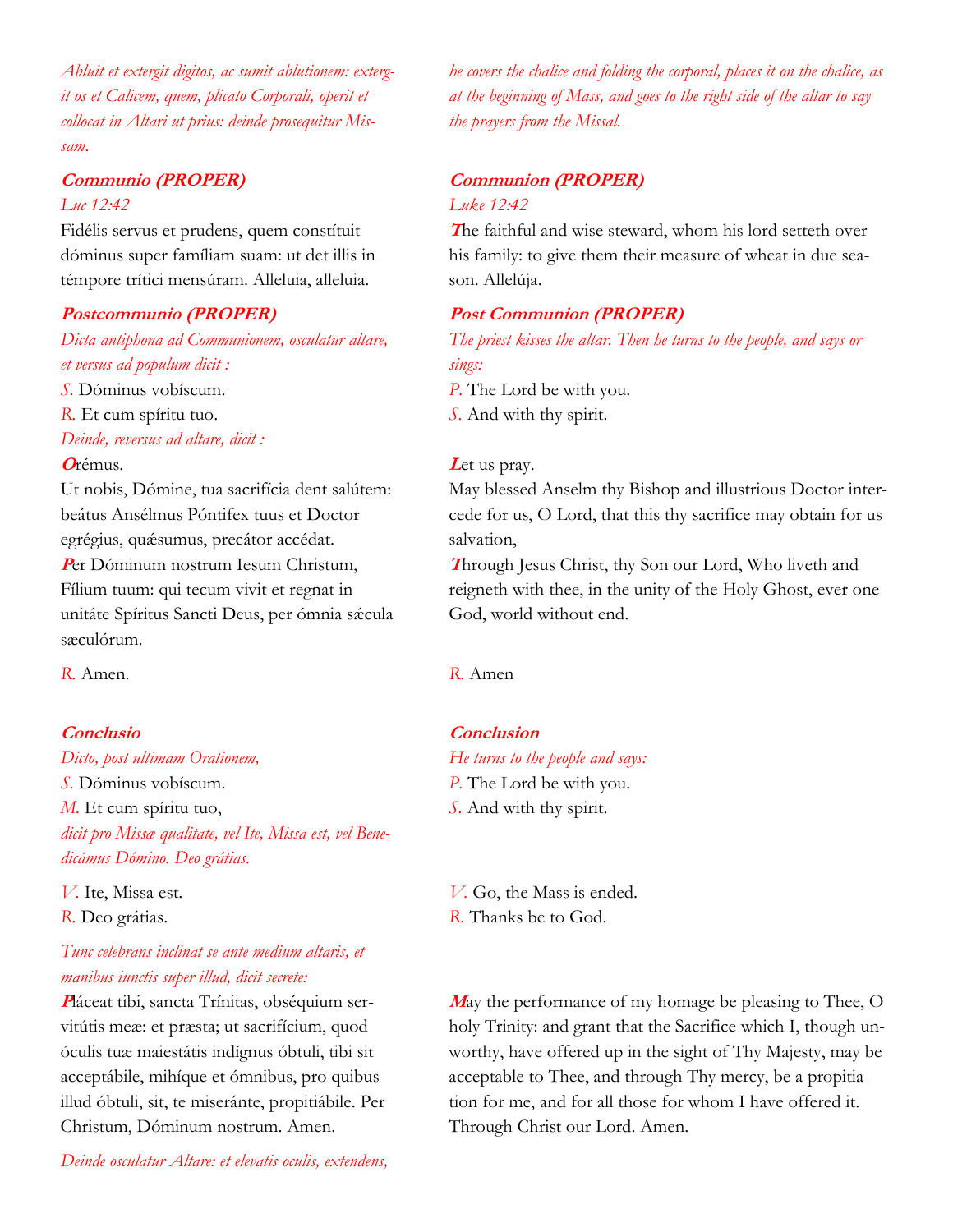*elevans et iungens manus, caputque Cruci inclínans, dicit:*

**<sup>B</sup>**enedícat vos omnípotens Deus, *et versus ad populum, semel tantum benedícens, etiam* 

*in Missis sollemnibus; In Missa Pontificali ter benedicitur, ut in Pontificali habetur. Deinde prosequitur:* Pater, et Fílius,  $\mathbf{\Psi}$  et Spíritus Sanctus. *R.* Amen.

*Deinde sacerdos in cornu Evangelii, iunctis manibus dicit:*

*V.* Dominus vobiscum.

*R.* Et cum spiritu tuo.

*Et signans signo crucis primum Altare vel librum, deinde se in fronte, ore et pectore, dicit:*

**<sup>I</sup>**nitium + sancti Evangélii secúndum Ioánnem

*R.* Glória tibi, Dómine.

## *Ioann. 1, 1-14.*

## *Iunctis manibus prosequitur:*

**<sup>I</sup>**n princípio erat Verbum, et Verbum erat apud Deum, et Deus erat Verbum. Hoc erat in princípio apud Deum. Omnia per ipsum facta sunt: et sine ipso factum est nihil, quod factum est: in ipso vita erat, et vita erat lux hóminum: et lux in ténebris lucet, et ténebræ eam non comprehendérunt.

Fuit homo missus a Deo, cui nomen erat Ioánnes. Hic venit in testimónium, ut testimónium perhibéret de lúmine, ut omnes créderent per illum. Non erat ille lux, sed ut testimónium perhibéret de lúmine.

Erat lux vera, quæ illúminat omnem hóminem veniéntem in hunc mundum. In mundo erat, et mundus per ipsum factus est, et mundus eum non cognóvit. In própria venit, et sui eum non recepérunt. Quotquot autem recepérunt eum, dedit eis potestátem fílios Dei fíeri, his, qui credunt in nómine eius: qui non ex sanguínibus, neque ex voluntáte carnis, neque ex voluntáte viri, sed ex Deo nati sunt. Genuflectit dicens: Et Verbum caro factum est, Et surgens prosequitur: et habitávit in

## *He kisses the altar, and raising his eyes, extending, raising and joining his hands, he bows down his head and says:*

*P.* May almighty God the Father, Son,  $\mathbf{\nabla}$  and Holy Ghost, bless you. *S.* Amen.

*Then turning to the Gospel side of the altar, the priest says:*

*P.* The Lord be with you. *S.* And with thy spirit. *He then traces the Sign of the Cross, first upon the altar, and then upon his forehead, lips, and breast, and says:* **<sup>T</sup>**he beginning + of the holy Gospel according to John. *R.* Glory be to Thee, O Lord.

*Joann. 1, 1-14.*

In the beginning was the Word, and the Word was with God, and the Word was God. The same was in the beginning with God. All things were made by Him, and without Him was made nothing that was made: in Him was life, and the life was the Light of men; and the Light shineth in darkness, and the darkness did not comprehend it.

There was a man sent from God, whose name was John. This man came for a witness, to testify concerning the Light, that all might believe through Him. He was not the Light, but he was to testify concerning the Light.

That was the true Light, which enlighteneth every man that cometh into this world. He was in the world, and the world was made by Him, and the world knew Him not. He came unto His own, and His own received Him not. But as many as received Him to them He gave power to become sons of God, to them that believe in His Name, who are born not of blood, nor of the will of the flesh, nor of the will of man, but of God. Here all kneel. And the Word was made flesh, and dwelt among us: and we saw His glory, the glory as of the Only begotten of the Father, full of grace and truth. *R.* Thanks be to God.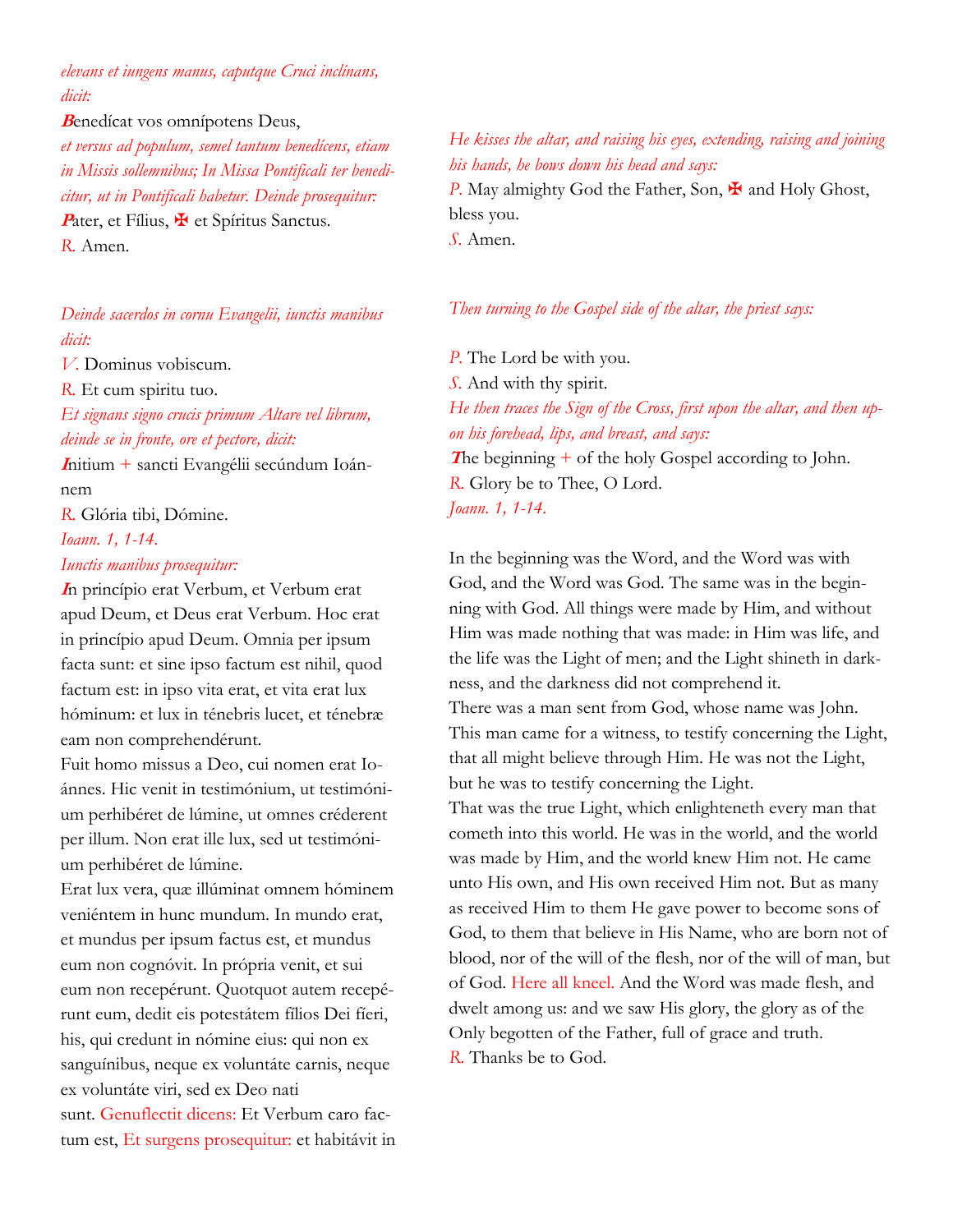nobis: et vídimus glóriam eius, glóriam quasi Unigéniti a Patre, plenum grátiæ et veritatis.

*R.* Deo grátias.

*Finito Evangelio sancti Ioannis, discedens ab Altari, pro gratiarum actione dicit Ant. Trium puerórum, cum reliquis, ut habetur in principio Missalis.*

## **Orationes Leonis XIII**

*S.* Ave Maria, gratia plena, Dominus tecum, benedicta tu in mulieribus et benedictus fructus ventris tui, Iesus.

*O.* Sancta Maria, Mater Dei, ora pro nobis peccatoribus, nunc et in hora mortis nostrae. Amen.

*S.* Ave Maria, gratia plena, Dominus tecum, benedicta tu in mulieribus et benedictus fructus ventris tui, Iesus.

*O.* Sancta Maria, Mater Dei, ora pro nobis peccatoribus, nunc et in hora mortis nostrae. Amen.

*S.* Ave Maria, gratia plena, Dominus tecum, benedicta tu in mulieribus et benedictus fructus ventris tui, Iesus.

*O.* Sancta Maria, Mater Dei, ora pro nobis peccatoribus, nunc et in hora mortis nostrae. Amen.

*O.* Salve Regina, Mater misericordiae, vita, dulcedo, et spes nostra, salve. Ad te clamamus, exsules filii Evae. Ad te suspiramus gementes et flentes in hac lacrymarum valle. Eia ergo, Advocata nostra, illos tuos misericordes oculos ad nos converte. Et Iesum, benedictum fructum ventris tui, nobis, post hoc exilium, ostende. O clemens, o pia, o dulcis Virgo Maria.

*S.* Ora pro nobis, sancta Dei Genitrix.

*O.* Ut digni efficiamur promissionibus Christi.

*S.* Orémus. Deus, refúgium nostrum et virtus,

## **PRAYERS ORDERED BY THE POPE Leo XIII**

*To be said kneeling after the celebration of Low Mass.*

*P.* Hail Mary, full of grace; The Lord is with thee; Blessed art thou amongst women, And blessed is the fruit of thy womb, Jesus.

*A.* Holy Mary, Mother of God, Pray for us sinners, now and at the hour of our death. Amen.

*P.* Hail Mary, full of grace; The Lord is with thee; Blessed art thou amongst women, And blessed is the fruit of thy womb, Jesus.

*A.* Holy Mary, Mother of God, Pray for us sinners, now and at the hour of our death. Amen.

*P.* Hail Mary, full of grace; The Lord is with thee; Blessed art thou amongst women, And blessed is the fruit of thy womb, Jesus.

*A.* Holy Mary, Mother of God, Pray for us sinners, now and at the hour of our death. Amen.

*A.* Hail, holy Queen, Mother of mercy, our life, our sweetness, and our hope. To thee do we cry, poor banished children of Eve. To thee do we send up our sighs, mourning and weeping in this valley of tears. Turn then, most gracious Advocate, thine eyes of mercy towards us. And after this our exile, show unto us the blessed Fruit of thy womb, Jesus. O clement, O loving, O sweet Virgin Mary.

*P.* Pray for us, O Holy Mother of God.

*O.* That we may be made worthy of the promises of Christ.

*P.* Let us pray. O God, our refuge and our strength, look